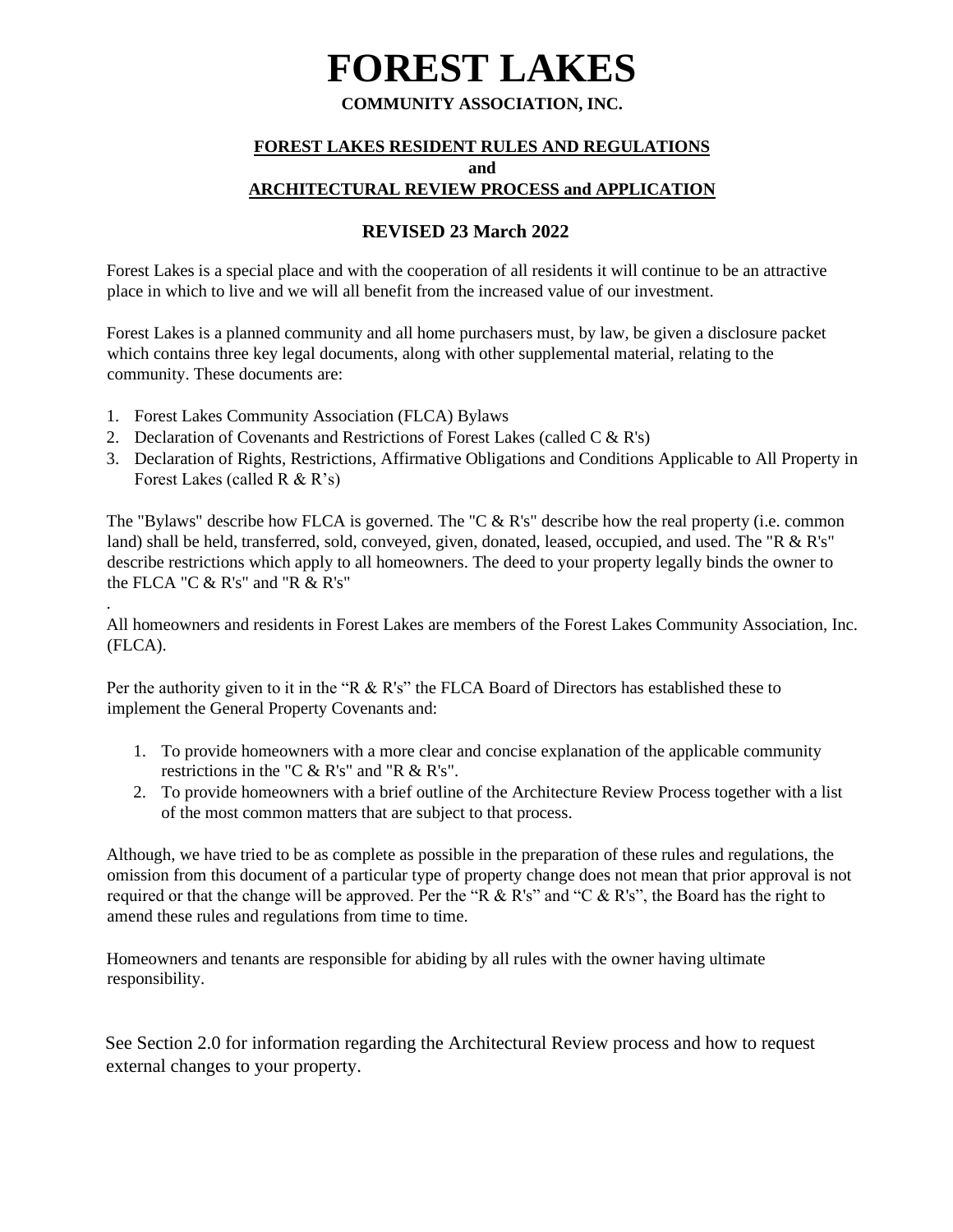### **TABLE OF CONTENTS**

| <b>SECTION 1.00 FOREST LAKES LIVING</b>                                      | 3              |
|------------------------------------------------------------------------------|----------------|
| SECTION 1.01 FLCA COMMON LAND (REF. C & R'S, ARTICLE VII)                    | 3              |
| SECTION 1.02 FLCA COMMON AREAS (WATER) (REF. C & R'S, ARTICLE I              | 3              |
| SECTION 1.03 GARBAGE CONTAINERS (REF. R & R'S, ARTICLE IV, SECTION 7.B)      | $\mathfrak{Z}$ |
| SECTION 1.04 LAUNDRY (REF. R & R'S, ARTICLE IV, SECTION 7.D)                 | 3              |
| SECTION 1.05 MAILBOXES (REF. R & R'S, ARTICLE II, SECTION 6)                 | $\overline{4}$ |
| SECTION 1.06 PETS (REF. R & R'S, ARTICLE IV, SECTION 7.E)                    | $\overline{4}$ |
| SECTION 1.07 SIGNS, FLAGS and HOLIDAY DECORATIONS (REF. R & R'S, ARTICLE II, |                |
| <b>SECTION 4)</b>                                                            | 4              |
| <b>SECTION 1.08 STREETS</b>                                                  | 5              |
| <b>SECTION 1.09 SWIMMING POOLS</b>                                           | 5              |
| SECTION 1.10 TOYS (REF. R & R'S, ARTICLE IV, SECTION 7.E)                    | 5              |
| SECTION 1.11 UPKEEP (REF. R & R'S, ARTICLE II, SECTION 5)                    | 5              |
| SECTION 1.12VEHICLES (REF. R & R'S, ARTICLE IV, SECTION 7.C. & SECTION 8)    | 5              |
| SECTION 2.00 ARCHITECTURAL REVIEW PROCESS (REF. C & R'S, ARTICLE VII)        | 6              |
| <b>SECTION 2.01 ADDITIONS</b>                                                | $\overline{7}$ |
| <b>SECTION 2.02 AWNINGS</b>                                                  | $\tau$         |
| SECTION 2.03 BASKETBALL BACKBOARDS (FIXED)                                   | 8              |
| SECTION 2.04 DECKS AND FRONT OR SIDE ENTRANCE PORCHES                        | 8              |
| <b>SECTION 2.05 DOG HOUSES / DOG RUNS</b>                                    | 9              |
| <b>SECTION 2.06 FENCING</b>                                                  | 9              |
| <b>SECTION 2.07 LANDSCAPING PROJECTS</b>                                     | 10             |
| SECTION 2.08 PAINTING / STAINING / EXTERIOR COLOR CHANGES                    | 10             |
| <b>SECTION 2.09 PATIOS</b>                                                   | 11             |
| SECTION 2.10 PLAY EQUIPMENT (FIXED)                                          | 11             |
| <b>SECTION 2.11 RETAINING WALLS</b>                                          | 12             |
| <b>SECTION 2.12 STORAGE SHEDS</b>                                            | 12             |
| <b>SECTION 2.13 SPAS / HOT TUBS</b>                                          | 13             |
| <b>SECTION 2.14 SATELLITE DISHES</b>                                         | 13             |
| <b>SECTION 2.15 TREE REMOVAL</b>                                             | 13             |
| <b>SECTION 2.16 MISCELLANEOUS</b>                                            | 14             |
| <b>SECTION 2.17 REMOVAL OF EXISTING STRUCTURES</b>                           | 14             |
| <b>SECTION 2.18 ENERGY COLLECTION DEVICES</b>                                | 15             |
| <b>SECTION 2.19 RAINWATER COLLECTION DEVICES</b>                             | 15             |
| <b>SECTION 2.20 ROOFING</b>                                                  | 16             |
|                                                                              |                |
| <b>SECTION 3.00 HOME SALES - DISCLOSURE PACKET</b>                           | 17             |
|                                                                              |                |
| ADDENDUM 1 - UNIFORM MAILBOX REGULATIONS                                     | 18             |
|                                                                              |                |
| ARCHITECTUARAL REVIEW BOARD APPLICATION FORM                                 | 20             |
|                                                                              |                |
| SPLIT RAIL FENCE IDENTIFICATION PICTURES                                     | 21             |
|                                                                              |                |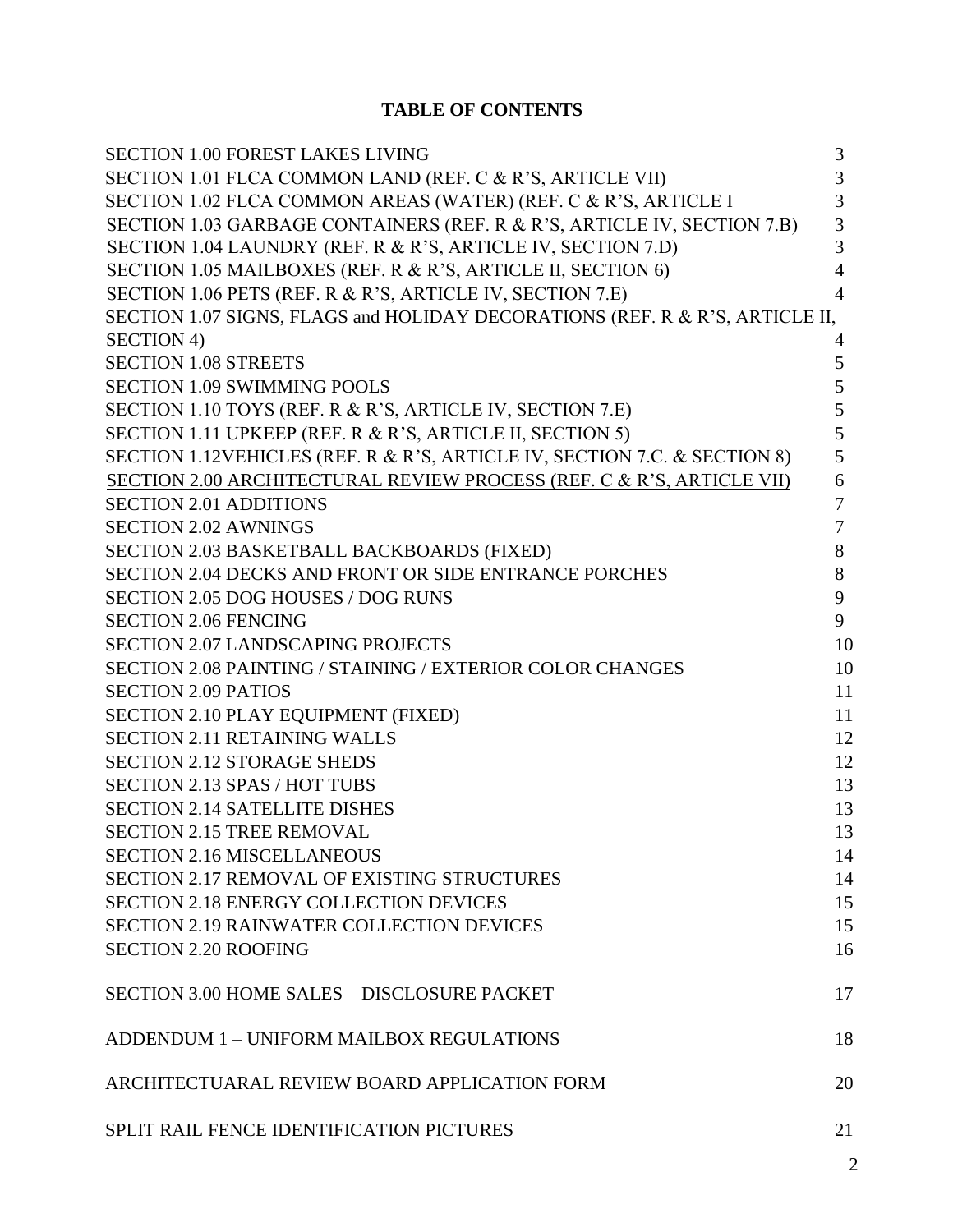#### **SECTION 1.00 FOREST LAKES LIVING**

These rules and regulations help ensure that Forest Lakes will continue to provide its residents with a pleasing living environment. Following them should not present a hardship to any considerate resident and they are essential to the preservation of the architectural and aesthetic beauty of Forest Lakes and the quality of life for the residents that live here.

#### **Section 1.01 FLCA COMMON LAND (ref. C & R's, article VII)**

The common area land belongs to all members of FLCA.

Common areas are maintained by the FLCA.

Structures of any kind, toys, vehicles, tools, garden equipment, antennas, signage etc. are not to be located or stored/parked in common areas.

No dumping of any materials onto common areas is allowed by anyone. Any violations will be cleaned up at the expense of the violator.

FLCA will accept requests for the downing of trees within the common areas that pose a danger. FLCA will arrange for and pay for the process if approved. An arborist or other expert opinions will be obtained if there are any objections to the process or if the FLCA staff is unsure of the need for removal.

Naturally fallen and downed trees will not be removed from the common area unless they pose a hazard to residences or hikers on the maintained paths or are deemed to be unsightly by FLCA. Residents may be given approval to harvest the cut-up trees for firewood with the approval of the FLCA Management. In such cases the resident assumes all liability for accidents as a result of the harvesting.

Gardens are not permitted in common areas (except for those specifically designated and set aside by the FLCA Management).

Residents within sight of a major planned project will be notified prior to the initiation of the project.

#### **Section 1.02 FLCA COMMON AREAS (WATER) (ref. C & R's, Article I)**

The lakes and streams, and the fish in them, belong to all members of FLCA. Swimming, wading, and iceskating are not permitted for safety reasons. Boating is permitted but at the boat owners' risk. Fish can be caught and kept except for grass carp (usually 12 to 36 inches) which are stocked to control vegetation in the lakes. If caught, grass carp should immediately be returned to the lake. Fishing licenses are required.

#### **Section 1.03 GARBAGE CONTAINERS (ref. R & R's, Article IV, Section 7.b.)**

Garbage containers should not be placed on the street prior to 6 p.m. on the day before the pickup nor left on the street the day after pick-up. Neighbors can help if this "time window" cannot be followed due to trips, etc.

Every effort must be made to keep garbage and recycle toters out of street view. An approved fence or lattice structure can easily hide containers.

#### **Section 1.04 LAUNDRY (ref. R & R's, Article IV, section 7.d.)**

Hanging of laundry to dry on decks, yards, clotheslines, etc. is not permitted.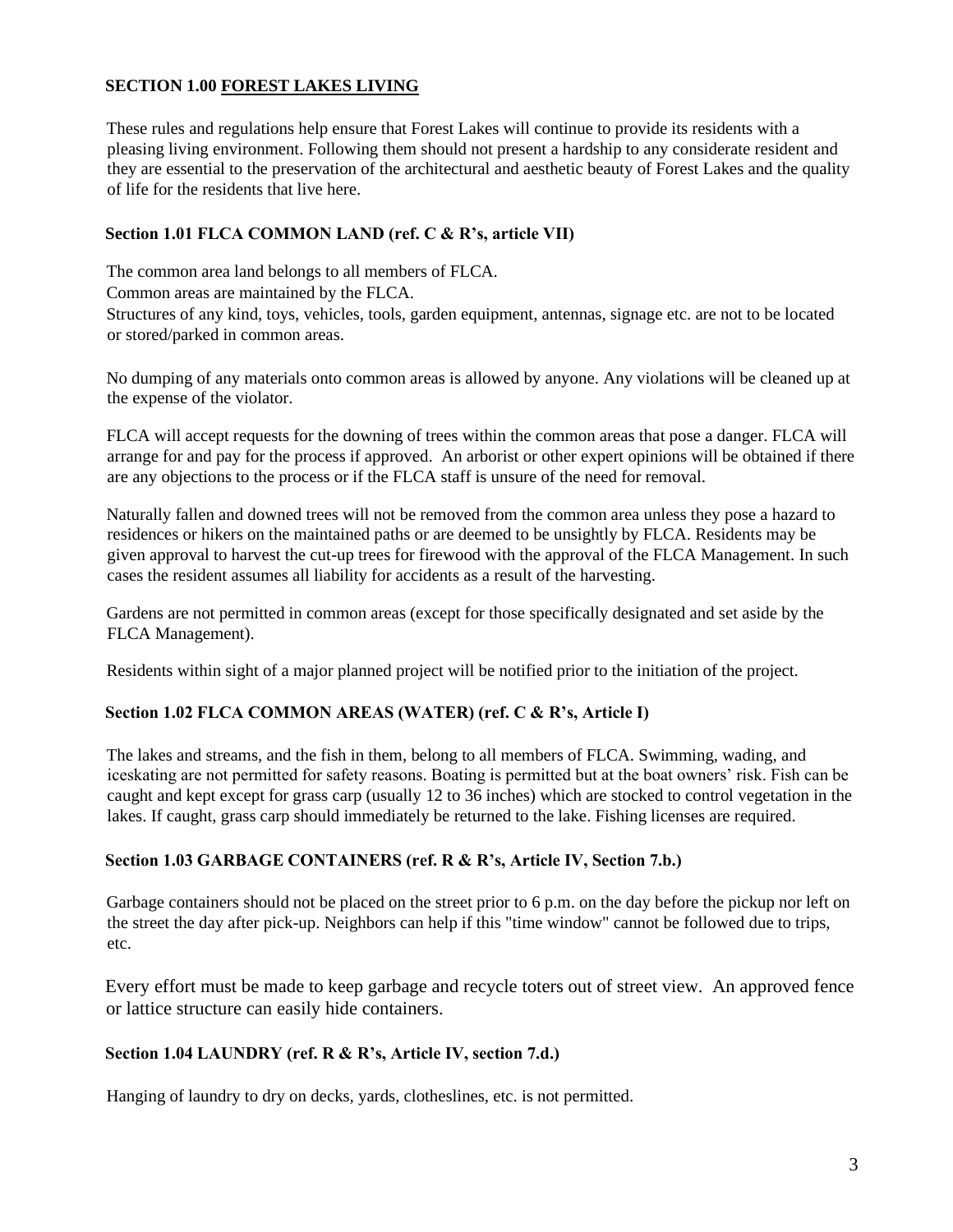#### **Section 1.05 MAILBOXES (ref. R & R's, Article II, Section 6)**

The "Uniform Mailbox Regulations" are attached and contained in Addendum 1. The regulations contain a complete description of the mailbox requirements for the applicable Forest Lakes Neighborhoods. A diagram of a typical compliant mailbox is shown in the addendum.

#### **Section 1.06 PETS (ref. R & R's, Article IV, Section 7.e.)**

Animals must be on a leash at all times when outside the owner's property. All deposits must be picked up. Barking dogs must be brought inside. Invisible fencing for dogs must be located a minimum of 6 feet from adjacent property lines and 10 feet from walking paths.

#### **Section 1.07 SIGNS, FLAGS and HOLIDAY DECORATIONS (ref. R & R's, Article II Section 4)**

#### **SIGNS**

- Sign measurements can be no larger than 18" high and 24" wide.
- No signs will contain objectional language or images that are not in keeping with the family-focused atmosphere of Forest Lakes. Signs that are obscene or vulgar, or that promote or condone discriminatory practices or organizations are forbidden. Any signs deemed so will be removed at the sole discretion of and by the Association.
- Signs must be neatly lettered, clean, have a professional appearance, and be maintained in good condition.
- Unless otherwise noted, the maximum duration for any sign is 45 days.
- No sign shall be erected on trees, light poles, street signs, traffic signs, or official neighborhood identification signs.
- A maximum of three political candidate signs are permitted on private property. They may be placed in yard up to 45 days before an election and must be taken down within 7 days after election. No political candidate signs are allowed on FLCA common land.
- Other than political candidate signs, there is a maximum of 1 sign per residence.
- For Sale/Rent signs must be removed once home is rented or sold.
- Business signs are not permitted anywhere except for temporary contractor signs at a residence and only while work is in progress.
- Yard sale signs may be placed on common area the day of the sale and removed promptly after the sale.
- All event-timed signs (political election, school graduation, birthday, etc.) must be removed within 7 days after the event.
- Real estate promotional events (open houses) are allowed on common land only on the day of the event and must be promptly removed after the event.
- If any sign remains standing in violation of the above regulations, the Association may remove the sign. The Association will not be responsible for loss or damage of such signs.

#### **FLAGS**

- No flag shall exceed  $3' \times 5'$  in size.
- American flags or decorative flags should be attached to the residence in such a way that it does not produce a negative appearance for the house or the neighborhood.
- Flagpoles are not allowed.
- Cotton or nylon flags are recommended.
- No flags will contain objectional language or images that are not in keeping with the family-focused atmosphere of Forest Lakes. Flags that are obscene or vulgar, or that promote or condone discriminatory practices or organizations are forbidden. Any flags deemed so will be removed at the sole discretion of and by the Association. (Continued)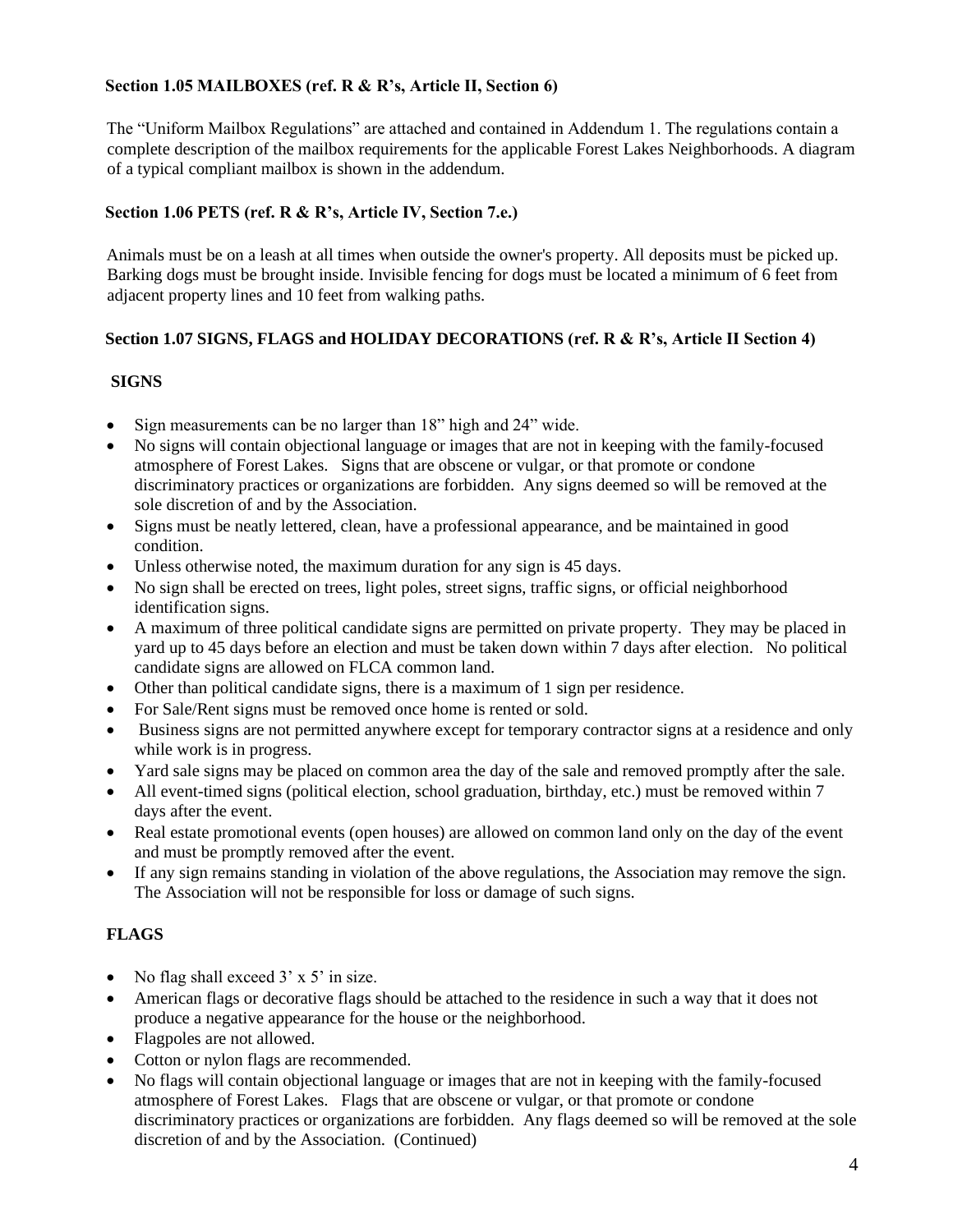- Flags must be kept in excellent condition. Faded or frayed flags are to be promptly removed.
- A maximum of 2 flags allowed per residence.
- Small garden-type flags are allowed and are included in the 2 flag per residence maximum.

#### **HOLIDAY DECORATIONS**

- Holiday decorations must be taken down within 20 days following same holiday.
- Objectionable decorations that are not in keeping with the family-focus of Forest Lakes may be removed at the sole discretion of the Association.

#### **Section 1.08 STREETS**

(a) The streets in Forest Lakes are owned and maintained by the Virginia Department of Transportation (VDOT). Sports devices such as hockey, lacrosse, soccer nets, and portable basketball backboards which remain on the street as a permanent fixture are considered to be a traffic hazard and VDOT shall remove them.

#### **Section 1.09 SWIMMING POOLS**

Small portable plastic pools maximum depth of 2 feet for small children are permitted in back yards only. Any pool larger than this is not permitted.

#### **Section 1.10 TOYS (ref. R & R's, Article IV, Section 7.e.)**

These must be removed from the street, driveway, and front yard after use each day.

#### **Section 1.11 UPKEEP (ref. R & R's, Article II, Section 5)**

All homeowners are expected to keep their house and grounds in good appearance. Both the lot and the dwelling must be maintained in a manner so as not to be unsightly when viewed from the street or from neighboring lots. Yards must be kept mowed, beds weeded, leaves raked, and lawns maintained. Porches and decks are not to be used as storage areas and shall remain free from all excess items. These include (but not limited to) appliances, furniture (other than outdoor patio type furniture), mattresses, lawn tools, construction materials, non-functioning grills. The Forest Lakes Community Association has full discretion on acceptable appearance standards and has the legal right to improve the condition and invoice the owner for this work if the owner fails to do so.

#### **Section 1.12 VEHICLES (ref. R & R's, Article IV, Section 7.c. & Section 8)**

No mobile homes, trailers, campers, recreational vehicles, dune buggies, boats, or any trucks other than standard size pickup trucks, shall be parked on any Residential Property, adjacent street or common area.

No mobile home, trailer, tent, barn or other similar outbuilding or structure shall be placed on any Residential Property at any time, either temporarily or permanently.

Unlicensed or inoperable vehicles, including cars with flat tires, shall not be parked on any Residential Property, adjacent street or common area. Car repairs, including but not limited to oil changes, are prohibited in yards, driveways, or streets. Cars may not sit up on blocks at any time. Work vehicles or equipment larger than a standard size pick-up truck or van may not be parked overnight in the street or the front yard driveway of a home at any time. Personal recreational vehicles (RV's) may be parked in the driveway to allow for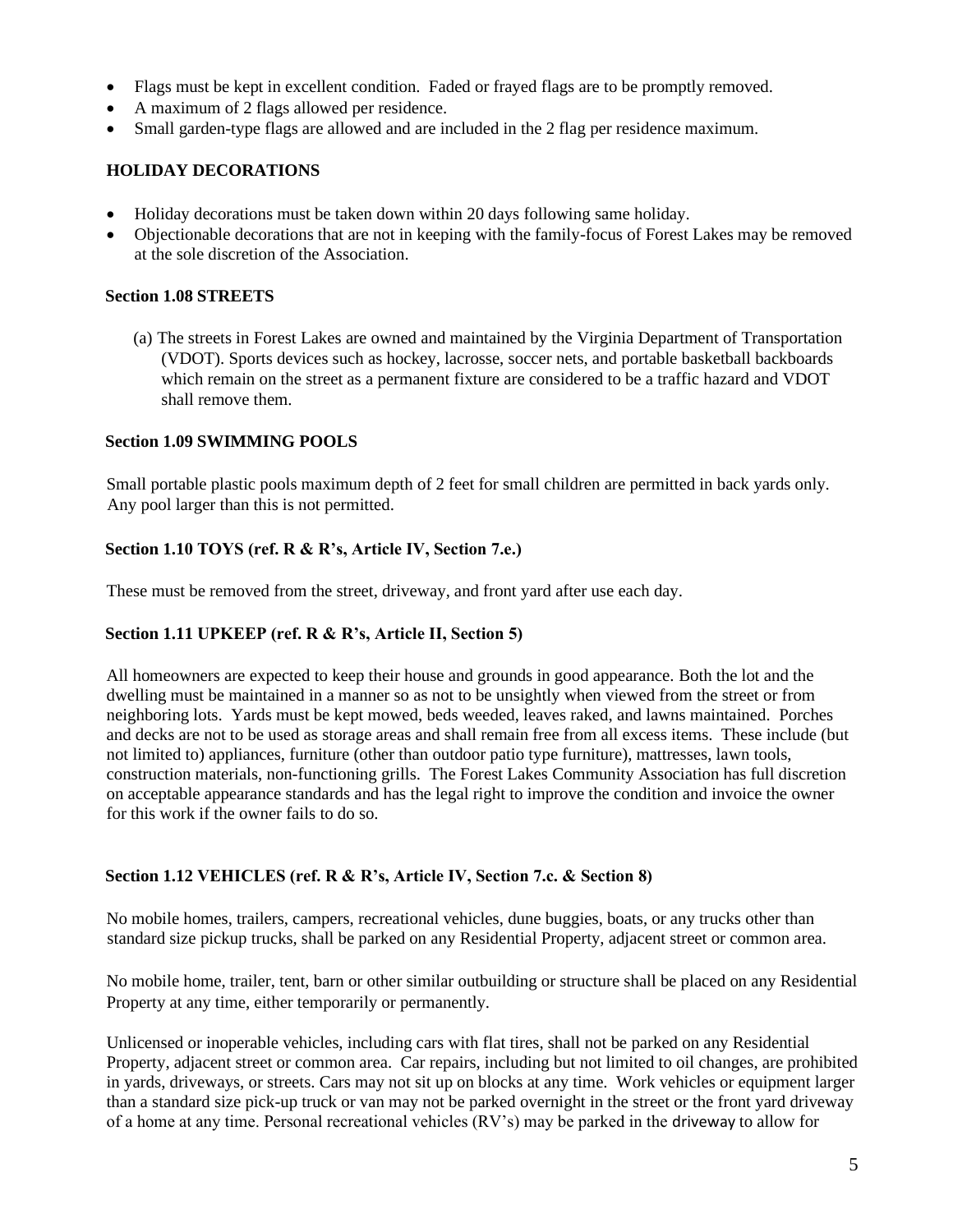loading or unloading, preparation or cleaning ONLY. RV's should be off the property (driveway/street) within 96 hours.

#### **SECTION 2. ARCHITECTURAL REVIEW PROCESS (ref. C & R's, Article VII)**

As provided in the legal Declarations, homeowners and tenants cannot change the exterior appearance of the property unless the Architectural Review Board (ARB) has approved that change. Homeowners wishing to make such changes must fill out an application (see the end of this document), and submit it to the ARB, along with the appropriate documents. No work can begin until the ARB has approved the application. All applications to the ARB must be submitted by the homeowner, not the tenant. The application form and instructions can be obtained from the Forest Lakes Office, or the Forest Lakes website (www.forestlakes.net). The completed application form can be dropped in the FLCA 1828 Pavilion Circle, Charlottesville, VA 22911.

The ARB Committee will process the application and determine the acceptability of the project. The application will expire six months from the ARB Committee initial acceptance date. If the FLCA office has not been notified of project completion, it will be assumed that the project was not done, and the application will be null and void. A new ARB application will need to be filed for the same project if project is not started and completed within the 6-month time frame.

The submitted ARB application is not final approval for the project. Upon completion of the homeowner's project, contact the FLCA office. The project will be inspected and final approval will be established if it is determined that the project adhered to the application submitted and all FLCA rules and regulations have been met. Final approval notice will be sent to the homeowner with a copy kept in the homeowner file.

The categories below represent a sampling of the types of initiatives, which can be undertaken only after ARB approval has been obtained. The regulations and application requirements for each of these types of projects is provided in subsequent sections.

Additions Awnings Doghouse / dog runs Fencing Landscape Projects Painting / exterior color changes Patios Pation Play Equipment (fixed) Retaining Walls Storage Sheds Spas / Hot tubs TV Dish installation Tree Removal Removal of Existing Structures

Basketball Backboards (fixed) Decks / Front or side entrance porches

**IMPORTANT NOTE -**The list shown above represents initiatives most encountered but does not represent all initiatives which require ARB approval. It is the responsibility of the homeowner to check with the ARB to determine whether a planned initiative is subject to the review process.

In addition, per the Forest Lakes C & R's and R & R's, the Architectural Review Board has the right to deny approval of plans for any reason, including purely aesthetic considerations.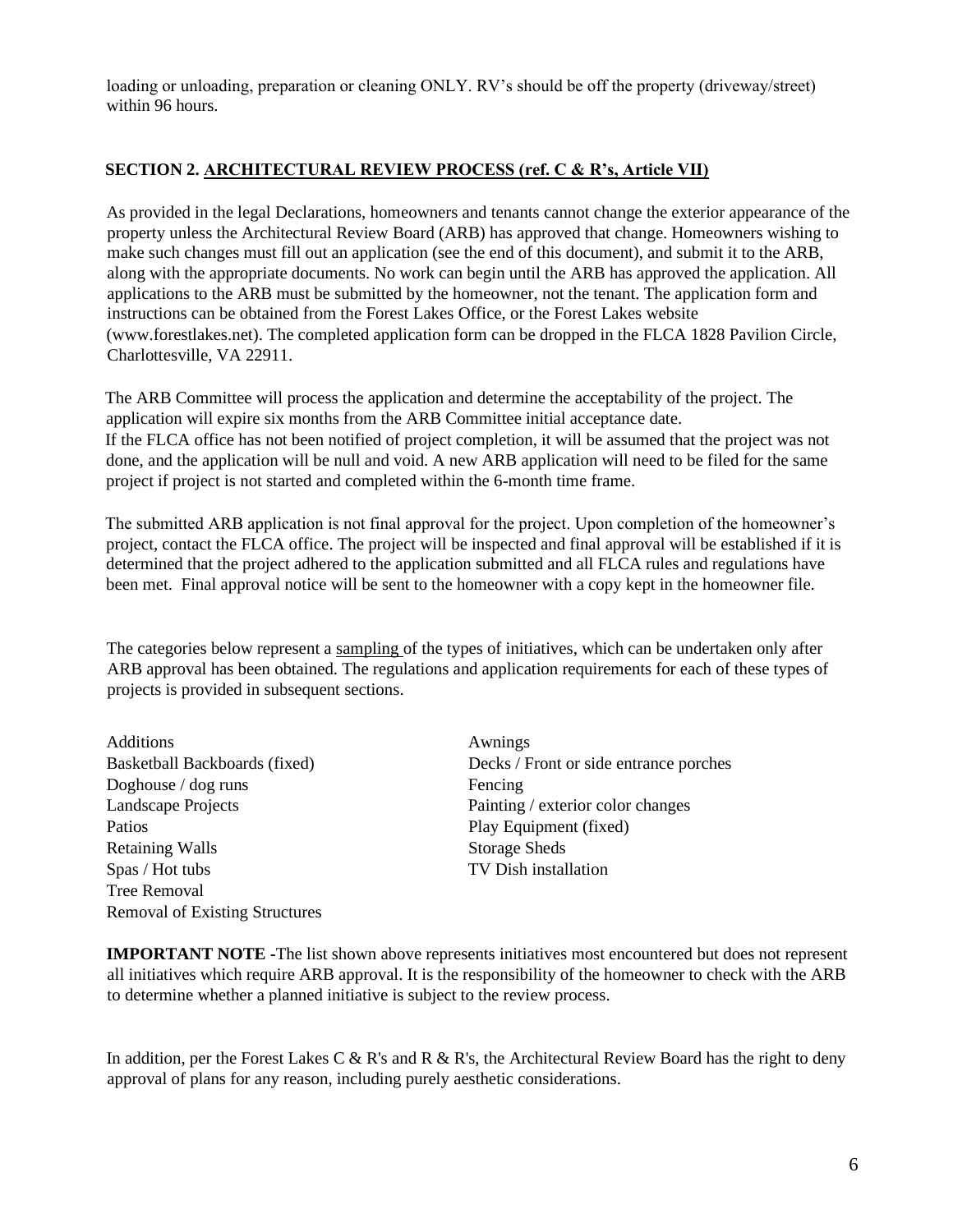#### **Section 2.01 ADDITIONS**

**General Considerations:** Major additions often have an impact on neighboring property. Plans must be well thought out to minimize any adverse impact. Applicants should consult with neighbors while making plans. Drawings or preliminary plans may be submitted for review and comment before detailed plans are made.

#### **Specific Details:**

- The design must be compatible in scale, massing, character, materials, and color with the original house.
- The location of the addition should not have adverse impact on neighboring properties or impair the view of neighbors.
- Additions should be located to minimize the removal of trees and the destruction of natural areas. The Forest Lakes ARB may require supplemental landscape treatment to compensate for the removal of vegetation or to soften the visual impact.
- New windows and doors should match and be located to relate well with existing windows.
- Changes in grade or drainage must not adversely affect adjacent property.
- If possible, roof pitch should match the original roof.
- Setbacks must be in compliance with County Codes/Regulations and appropriate permits must be obtained by the owner.

#### **Your application should include:**

- A plot plan (plat, site plan, or reasonable facsimile) showing the location of the proposed alteration or addition, the existing building, and property lines.
- Detailed construction drawings to scale, including a full view of addition, with elevations, as it will look attached to the existing structure. A view of the entire structure is necessary to help determine balance.
- Drawings or photographs showing the existing conditions before the proposed changes.
- Samples of color and materials, if different from existing building.
- A landscape plan and plant schedule, if applicable or required.
- Perspective drawings for complex projects.

#### **Section 2.02 AWNINGS**

**General Considerations:** Awnings may be appropriate for rear or side-yard patios and decks, or over an exposed entrance.

#### **Specific Details:**

• Awnings must be compatible with the existing house colors. Any exposed frames must be painted to match the trim or the dominant color of the house.

- A drawing to scale of the awning configuration and the existing element to which it will be attached.
- A sample of the material large enough to show the true color.
- A plan of the house showing the location of the awning.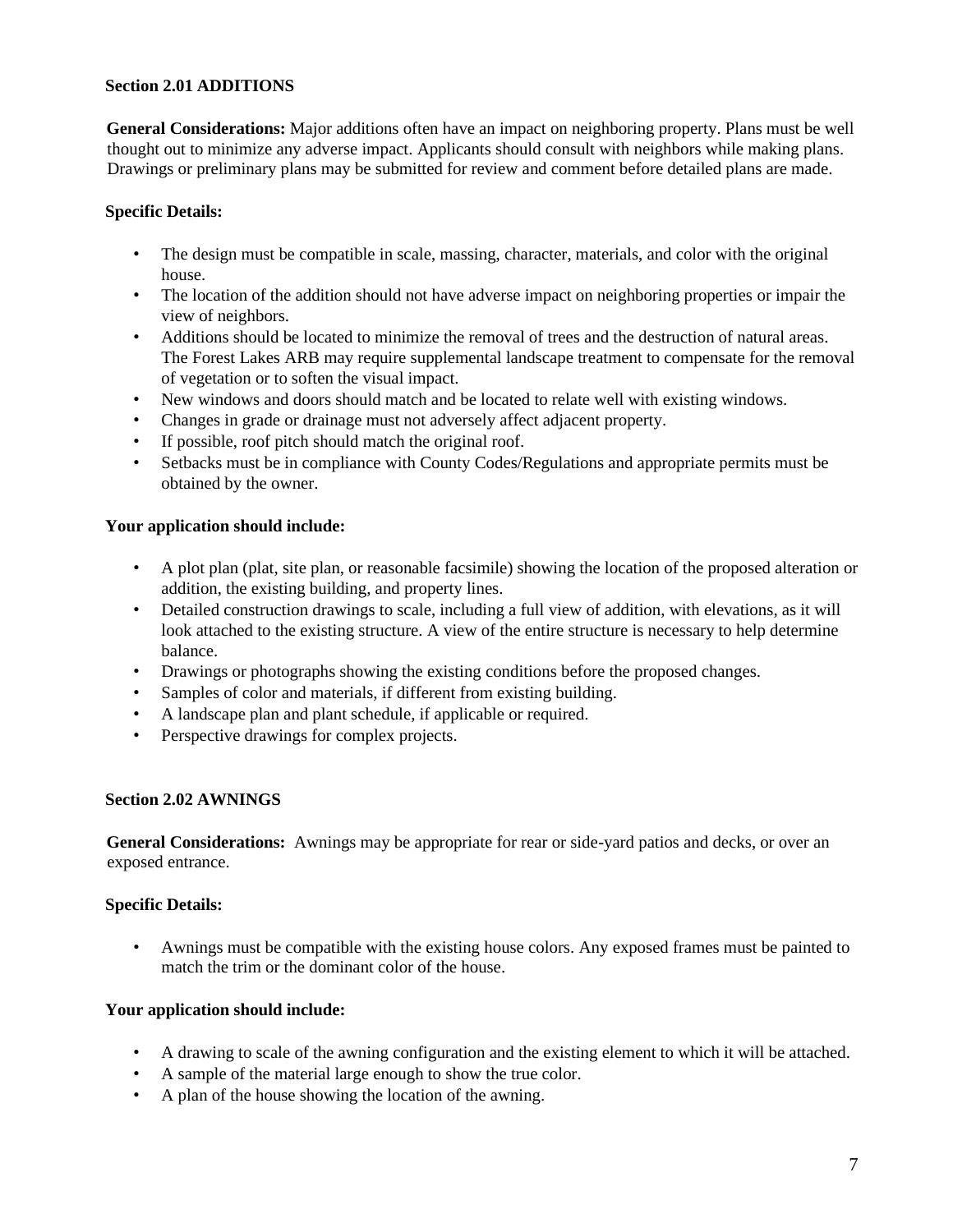#### **Section 2.03 BASKETBALL BACKBOARDS (Fixed)**

**General Considerations:** On residential property basketball backboards should be located and treated in such a manner as to keep them visually unobtrusive. In selecting a location, the applicant must also consider the effect the basketball backboard and its normal use will have on the neighbors and their property.

#### **Specific Details:**

• Freestanding basketball backboards must be located a minimum of thirty feet back from the curb.

#### **Your application should include:**

• A site plan showing the proposed location of the backboard.

#### **Section 2.04 DECKS and FRONT or SIDE ENTRANCE PORCHES**

**General Considerations**: A deck has a significant impact on the appearance of a house. Decks may also affect the privacy and right of enjoyment of adjacent residents. These two factors are weighed heavily in the review of request for decks.

#### **Specific Details:**

- Modifications to existing decks must provide continuity in detailing, such as material, color, location of posts, design of the railing, and use of trim.
- The size of the deck should be consistent with the scale of the house and yard.
- The configuration, detail, and railing design of a deck should be of a simple design and constructed in a vertical plane, i.e. at a 90-degree angle.
- Decks must be constructed with rot-resistant materials, and, in many cases, may be left to weather naturally.
- Plantings are recommended at post foundations and under low decks to screen structural elements and to soften the structure visually.
- Decks with sunrooms, screened porches, and other heavy superstructures must be visually tied to the ground and architecturally integrated with the house. Integration is a function of size, color, design detailing, height above ground, and relationship to ground.
- Decks must be at least (10) feet from any easement.
- Setbacks must be in compliance with County Codes/Regulations and appropriate permits must be obtained by the owner.

- A plot plan showing the house, the location of the deck on the house, and the property lines.
- Construction plans, including details of railings, benches, doors, etc.
- A drawing to scale or a picture of the house elevation showing the location of windows, doors, etc. and the deck.
- Photographs of the existing condition of the house where the deck will be constructed.
- If the application is for an extension of an existing deck, and will be identical in construction, including substructure and finished appearance, detailed construction plan need not be included in the application.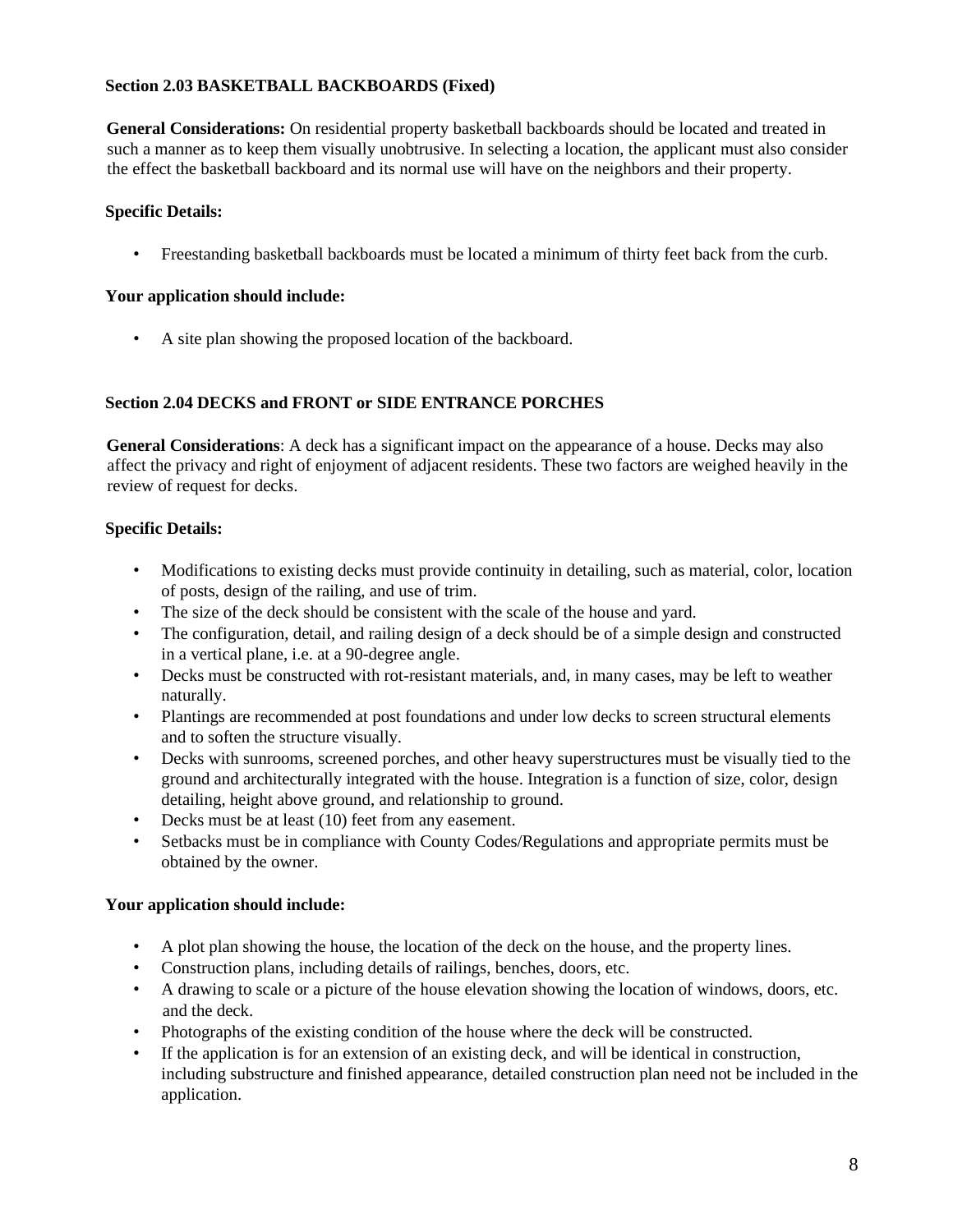#### **Section 2.05 DOG HOUSES / DOG RUNS**

**General Considerations:** Dog houses / dog runs should be located so as not to be obtrusive.

#### **Specific Details:**

- Doghouses shall be painted or stained to blend with their immediate surroundings or left to weather naturally.
- Landscaping may be required to soften the structures visually.
- Dog runs must generally follow fencing regulations.

#### **Your application should include:**

- A plan showing the location of the doghouse or dog run, property lines, and principle building
- A description of the color and material
- A description of the doghouse or run to include dimensions, pictures, construction drawings, etc., as applicable.

#### **Section 2.06 FENCING**

**General considerations:** Fencing can detract from the open character of Forest Lakes property and may have both a visual and a physical impact on the adjoining property. Careful consideration must be given to the fencing concept and execution.

Whenever possible, alternatives to hard fencing should be used. The use of landscaping and plant material or combinations of plants and short segments of fencing or fencing hidden in plant material may achieve the sought-after goal.

In Forest Lakes, the only acceptable reason for yard fencing is to restrict the movement of children or pets to or from their property. An "open" type fencing is preferred. Privacy is not a reason for fencing. If the desired end is privacy, this should be addressed with shrubbery and landscaping. In some cases, small sections of fencing as part of a landscaping plan may be considered.

#### **Specific Details:**

- Split rail fences are the only ARB approved fences allowed in Forest Lakes. For a picture of a split rail fence, see page 22 of this document.
- Fencing shall be 48 inches from ground level to the top of the top rail or board. The fence shall have (3) split rails with a maximum width of 6 inches each.
- Split rail fences shall be natural finish. Vinyl coated wire mesh may be fixed to the inside of the fence but it shall have minimum 2 x 4 inch openings.
- Fences shall be located in the back yard only; that is, not forward of the rear corners of the house.
- Fencing setbacks shall be (2) feet from adjacent property lines and (1) foot from common land. (Note: if an easement or right-of-way exists on the side or rear property line, the setback for the fence shall be (10) feet.

- A description of the fence design and dimensions.
- A foundation survey or scaled diagram showing the location of the house, property lines, easements and the proposed location of the fence and any gates. **(continued)**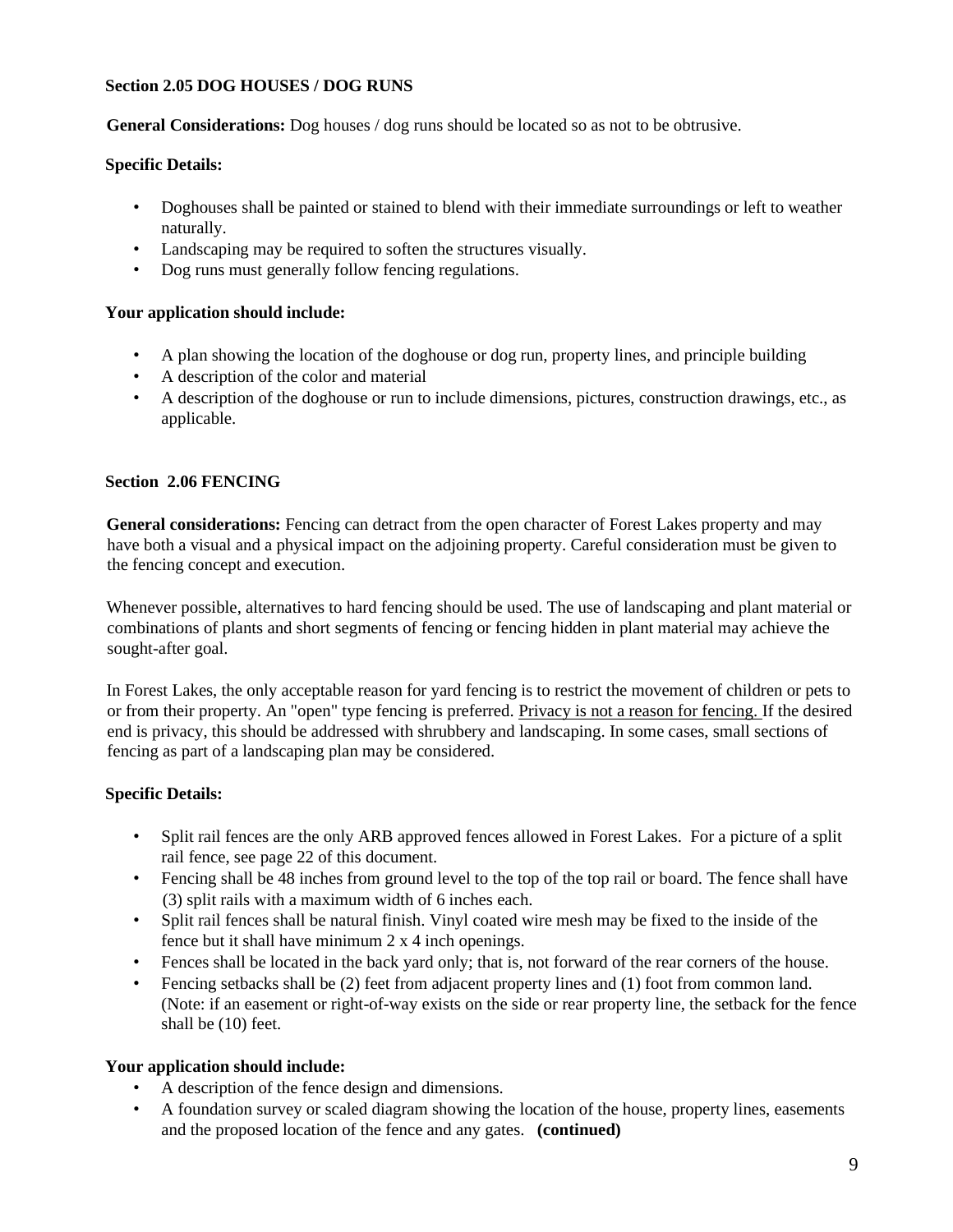• A photo of an existing similar fence is helpful.

**Unacceptable:** The following items will not be approved:

• Plastic, chain link or wire "fencing", board fences, privacy fencing.

#### **Section 2.07 LANDSCAPING PROJECTS**

**General considerations:** Landscape plans must be submitted for approval in the following situations:

- When required by the Forest Lakes ARB as part of a submission for structural additions and alterations.
- When structural or decorative elements are to be included, e.g. arbors, barbecues, bird baths, gazebos, patios (in ground), planters, retaining wall, sculptures, landscaping lights, and walkways.
- Landscaping plans need not be submitted if the plantings number less than (10) bushes/ trees and are planted in a random pattern in the yard.

#### **Specific Details:**

• Structural elements introduced into an open area must not be intrusive and must be appropriate to their surroundings. Size, scale, color, and material are important criteria for acceptability. See section on Tree Removal.

#### **Your application should include:**

- A plan showing the location of the plant material, existing buildings, easements and property lines.
- A schedule of plantings.
- A description and location of any structural elements.

**Unacceptable:** The following items will not be approved:

- Trees or plants of any kind that obstruct sight lines of vehicular traffic or that are detrimental to neighborhood property.
- The planting of any of Virginia's invasive species.

#### **Section 2.08 PAINTING / STAINING / EXTERIOR COLOR CHANGES**

**General Considerations:** The following specifications apply not only to the siding of buildings, but also to doors, shutters, trim, windows, etc. No request for approval is needed to re-use existing colors.

#### **Specific Details:**

• Selected colors must be harmonious with the other colors used on the structure, e.g. roofing and brick, and must be harmonious with the other colors used in the neighborhood.

- Sample color chips of proposed new colors.
- A description of what is to be painted. **(continued)**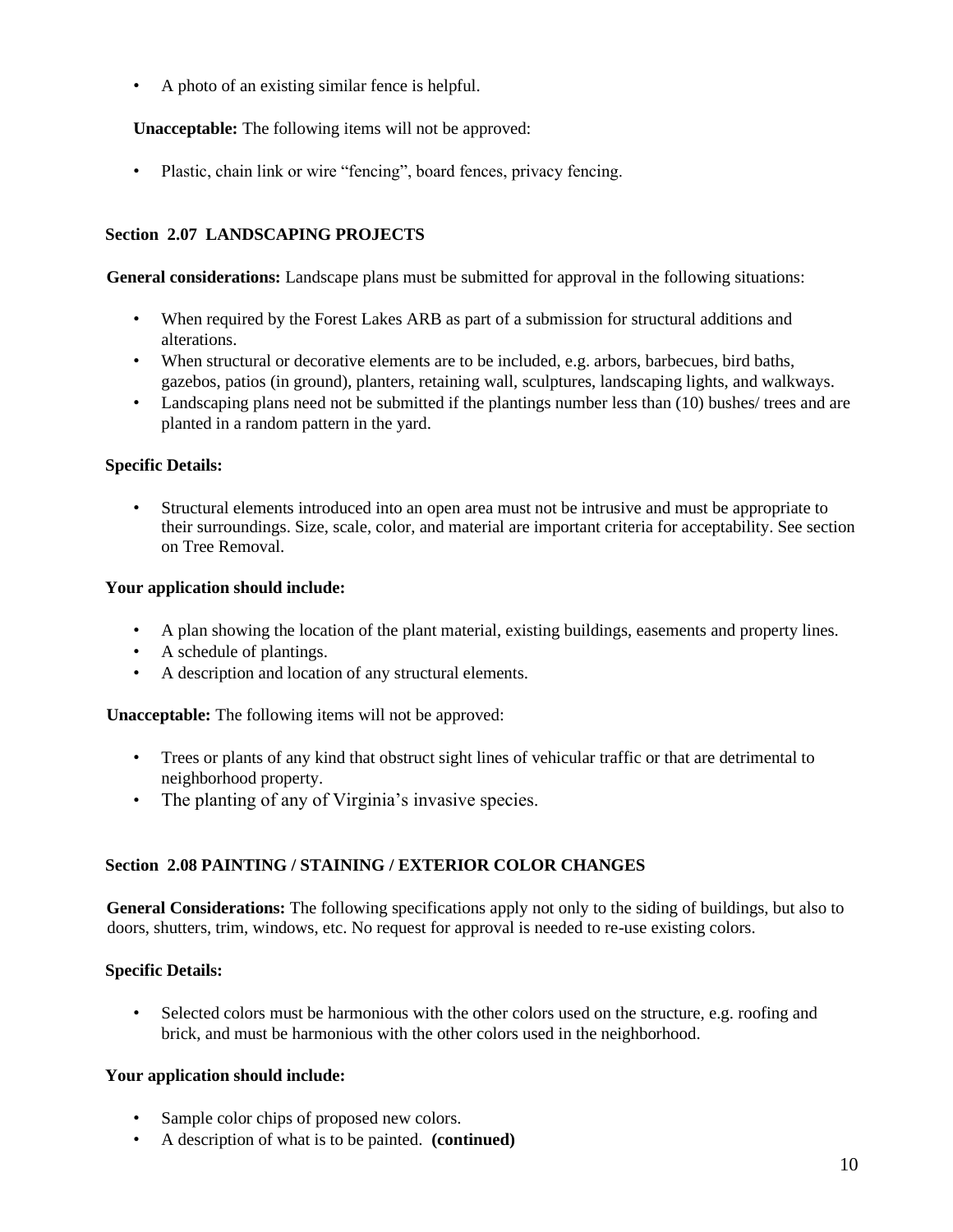- A description of the colors of houses on either side and directly across the street.
- Unacceptable: House colors repeated side by side.

#### **Section 2.09 PATIOS**

**General Considerations:** Patios should be located at the rear of the house or located within a fully enclosed area and provide continuity.

#### **Specific Details:**

- Size of patio should be consistent with the size of the house and yard.
- Patios should be constructed with natural colored concrete, slate, flagstone, brick, or wood.
- All patios will be reviewed with respect to their visual impact on adjacent property.
- Must be at least (10) feet from any easement.

#### **Application: Your application should include:**

- A foundation survey, or facsimile thereof, showing the location of the proposed patio, existing buildings, and property lines.
- The dimensions of the patio.
- A description of the materials to be used.

#### **Section 2.10 PLAY EQUIPMENT (FIXED)**

**General Considerations:** Play equipment should be placed in rear yards. Consideration should be given to lot size, material, design, amount of visual screening, and relationship to neighboring property.

#### **Specific Details:**

- Equipment constructed from natural materials is encouraged.
- Painted metal play equipment, not including wearing surfaces (e.g. slides, sliding poles, and climbing rungs) should be painted dark green or dark brown to blend with natural areas
- Tree houses are not permitted.
- Playhouses must be placed in rear yards and must be in scale with the size of the yard and existing buildings. Generally, the playhouse must be painted to blend with the natural open space or with the colors of the house if the house is located nearby. Playhouses, as well as play equipment, should be screened by natural vegetation or additional landscaping.

**Application:** Not required except for playhouse (see section on Storage Sheds -Application)

**Unacceptable:** Skateboard ramps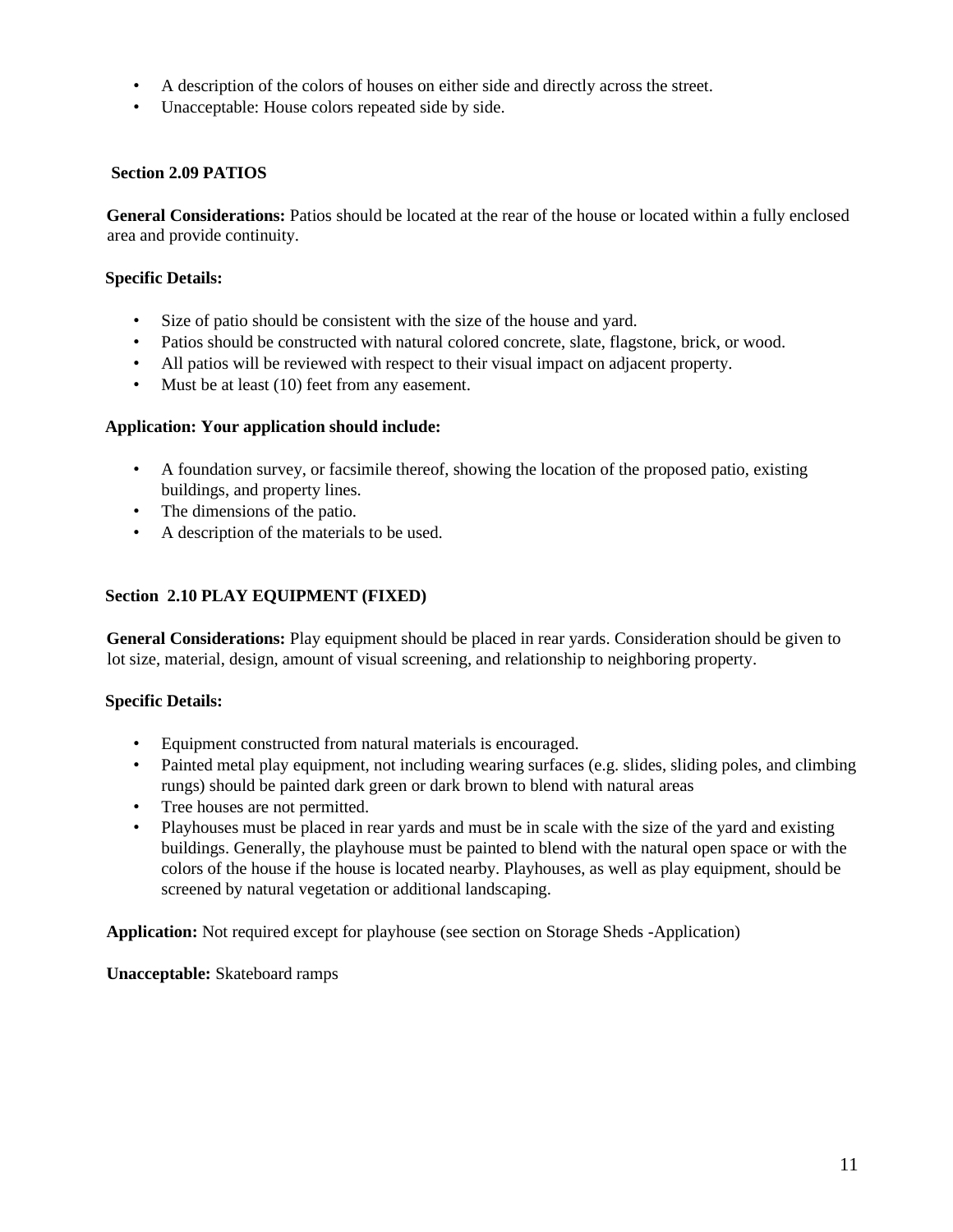#### **Section 2.11 RETAINING WALLS**

**General Considerations:** Retaining walls should be as unobtrusive as possible and built to a minimum height needed to serve their function.

#### **Specific Details:**

- Materials may be brick, natural stone, square comer timbers, or concrete, depending on location and contextual relationship.
- Generally, rounded landscape timbers will not be approved due to their lack of stability when used to retain earth, the strong horizontal lines created by the juxtaposition of the timbers, and their "Lincoln log" appearance. (continued on page 12)
- The ends of the walls should be tapered into the ground rather than abruptly ending in space. If the height of the wall would require a railing to comply with county building codes, the applicant should consider stepping the wall in a terracing effect.
- Must be at least ten (10) feet from any easement and two (2) feet from the property line.

#### **Application: Your application should include:**

- A plot plan showing the location of the retaining wall, any existing buildings, and the property lines
- A section view showing the construction details
- A description of the materials

#### **Section 2.12 STORAGE SHEDS**

**General Considerations:** Sheds should have a simple design and the architectural details should be compatible with those of the house. Sheds must be in rear yards.

#### **Specific Details:**

- Storage sheds shall have a maximum floor area of 160 square feet and should be in rear yards.
- Storage sheds shall be constructed of wood, with vinyl siding and two-sided roof with shingles. The colors should match the house colors.
- The storage shed shall be located according to the County setback requirements of (6) feet from adjacent property lines except where an easement exists in which case the setback shall be (10) feet.
- Setbacks must follow County Codes/Regulations and appropriate permits must be obtained by the owner.
- The ARB may require landscaping (trees, shrubs, etc.) to shield the storage shed from adjacent houses.
- The ARB may approve prefabricated wood storage sheds, which match the architectural details of the house if the shed is completely hidden within a wooded area.

#### **Application: Your application should include:**

- A plot plan showing the location of the shed, existing structures, easements and property lines.
- A description and dimensions of the shed
- A description of the color of the shed and the color of any nearby structures, if any

**Unacceptable:** Plastic sheds or prefabricated metal sheds.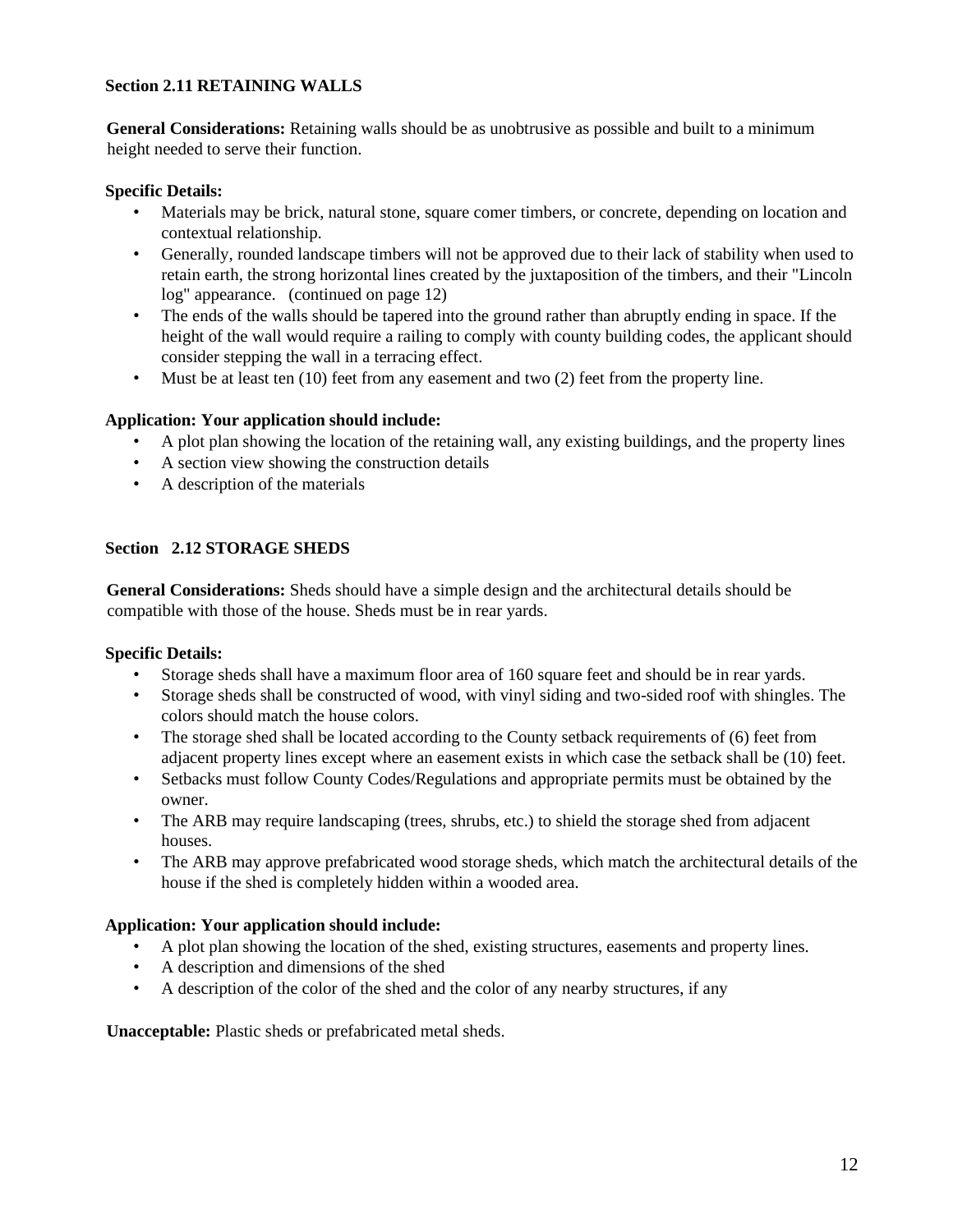#### **Section 2.13 SPAS / HOT TUBS**

**General Considerations:** Spas / Hot tubs should usually be in the rear yard away from the adjacent property so that their use, presence, and noise of the mechanical equipment do not adversely affect the use of the adjacent property.

#### **Specific Details:**

- Spas / Hot tubs should be an integral part of a deck, patio, or landscaping.
- Mechanical equipment, pipes, and wiring should be concealed.
- Spas / Hot tubs should be screened from adjacent property

The understructure of spas / hot tubs set into above ground decks must be used. (continued)

#### **Application: Your application should include:**

- A catalogue picture, description, color, material, and dimensions of the equipment.
- A plot showing the location of the equipment, existing structures, and property lines.
- A description and / or photo or drawing of the type screening to be used.

#### **Section 2.14 SATELLITE DISHES**

When installing a satellite dish, consideration should be given to the visual impact on neighboring properties and the community. The preferred location for satellite dishes and other antennae is on the back side of the house to have no, or minimal visibility from the front of the house, neighboring yards or common areas. Satellite dishes and antennae shall not be placed in common areas or any other owner's property. Satellite dishes that are larger than one meter in diameter are prohibited.

If you have any concerns or questions regarding antenna/dish placement on your property be sure to contact the Architectural Review Board before installation.

#### **Section 2.15 TREE REMOVAL**

The following **DOES NOT** require ARB Approval:

- Individual trees on your property that are detrimental. Detrimental conditions may include physical intrusion by trees, roots, and branches on homes, vehicles, or other structures in a way that could cause damage, excessive shade, or trees, roots, and branches blocking paths and sight lines of vehicles.
- Trees that are diseased and damaged by storms. A resident is required to take care of trees and tree branches located within the resident's lot or areas of responsibility, as applicable, particularly when removal is required for trees or branches that are fallen, decayed, diseased, damaged or show signs of falling or causing potential damage to property. For tree and large limb removal, hiring a tree professional is highly recommended.

The following **DOES** require ARB approval:

- Any project that involves more than 2 trees being taken down.
- Home improvements that involve taking down trees as part of an exterior project such as a new deck/patio, home addition, shed, or large landscaping plan**.**
- Any trees planted close to your property line if they are adjacent to common area. **(continued)**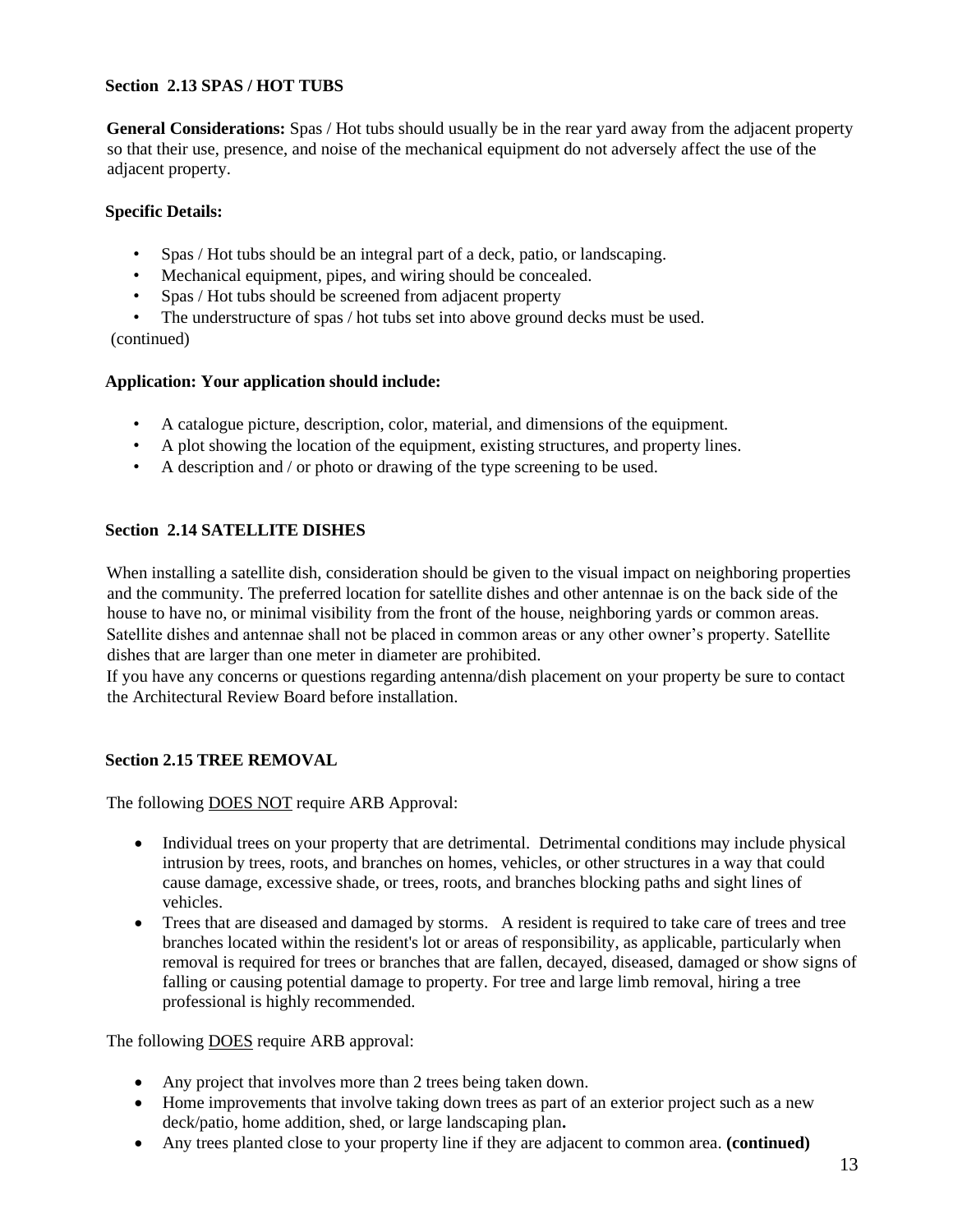Application: Your application should include:

- Identification of the trees to be removed.
- The reason for the removal.
- Type of replacement trees, if any. *PLEASE NOTE: Pine Trees, Leland Cypress and Bradford Pear trees are highly discouraged and alternative species can be recommended.*

#### **Section 2.16 MISCELLANEOUS**

**General Considerations**: There are many changes and additions that property owners can make to their property. The ones described on the previous pages are the most common. If your project is not included on the previous pages, refer to the one that is closest in concept to your project and use it as a guide for preparing an application to Forest Lakes ARB. Contact the Association office at 434.973.4596 for additional information or assistance.

#### **Specific Details**:

• Consider your neighbors.

#### **Application: Your application should include:**

- A description of your project to include dimensions, color, materials, etc.
- A plan or diagram showing the location of the project, existing buildings, existing related architectural details, property lines, etc.

#### **Section 2.17 REMOVAL OF EXISTING STRUCTURES**

**General Considerations:** The removal of any building, major addition, fence, wall, or structural element which changes the exterior appearance of property must be approved by the Forest Lakes ARB. In many instances, the removal may improve or have a neutral effect on the property. However, in other cases removal may have an adverse impact of the design of the structure.

Removal of basketball backboards, playhouses, and sheds is not a concern of the Forest Lakes ARB if the area is restored.

#### **Specific Details:**

• Removal of fencing is encouraged except where the fencing provides necessary visual screening or where it is an integral part of the building design.

#### **Application: Your application should include:**

- A clear description of what is to be removed.
- Photographs of the existing condition.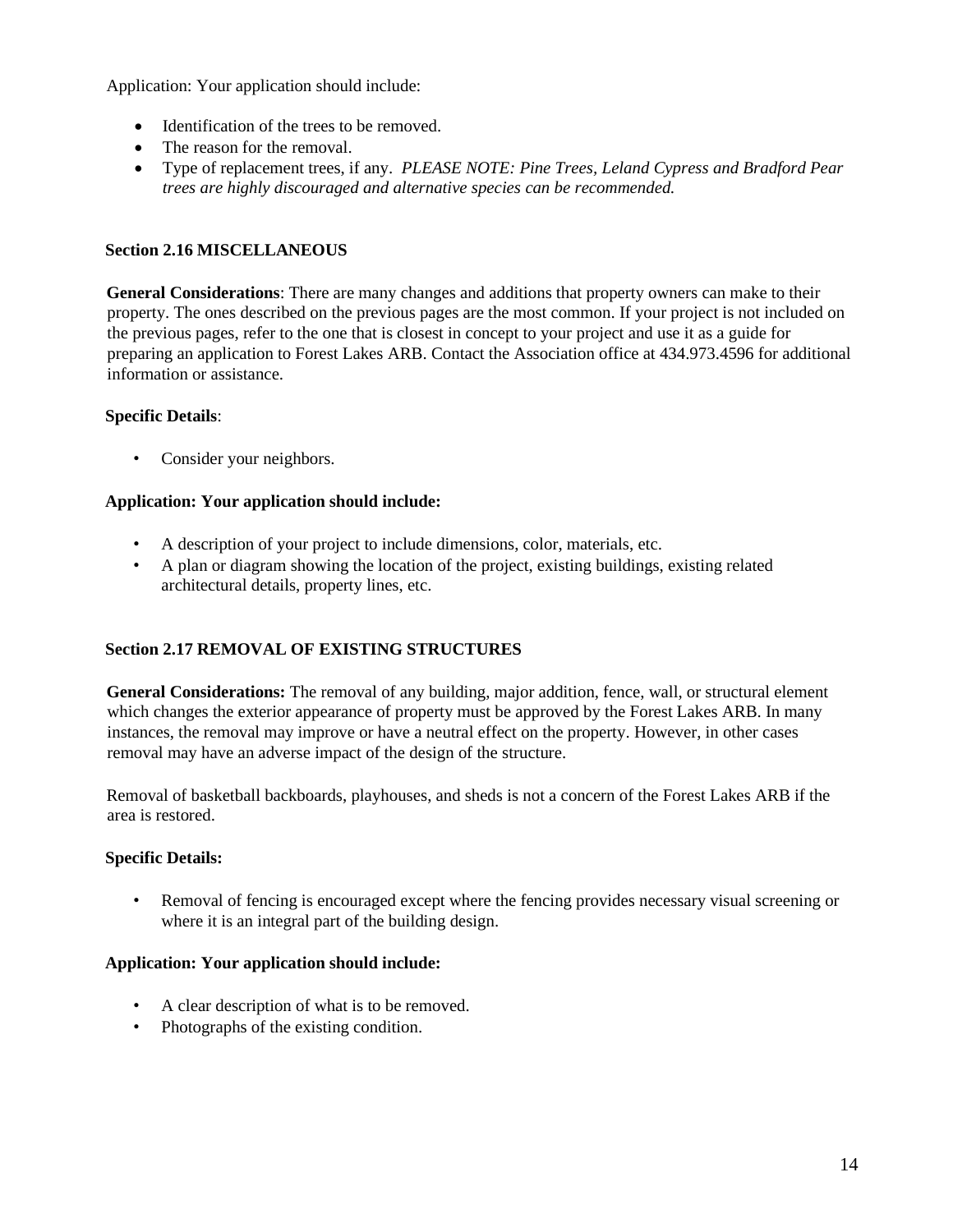#### **Section 2.18 ENERGY COLLECTION DEVICES**

#### **Definitions:**

- "Solar energy collection device" means any device manufactured and sold for the sole purpose of facilitating the collection and beneficial use of solar energy, including passive heating panels or building components and solar photovoltaic apparatus.
- "Wind power devices" means any device intended to use the kinetic energy from the motion of air as a source of power.

#### **General Considerations:**

• Any device must be installed on the owner's property in a manner that does not change the character of the home or the neighborhood.

#### **Specific Details:**

- Any solar energy device must be attached to the house in a way that does not produce a negative appearance for the house and the neighborhood.
- Yard locations are not acceptable except for small photovoltaic cells attached to small lighting devices.
- Only commercially manufactured solar energy collection devices are permitted.
- They must be shown to be safe, effective, and noiseless.
- They may **not** be installed in or on common elements.
- Windmills and other wind power devices are **not** acceptable.

#### **Application Details:**

• A complete description of the project (photos/drawings) as to construction design, materials (types and sizes) and color/finish must be provided to the ARB in advance.

#### **Section 2.19 RAINWATER COLLECTION DEVICES**

#### **Definition:**

- "Rainwater collection devices" are any device that is used to harvest rainwater for conservation purposes. The water may be used for the irrigation of flowers, gardens, potted plants and other plantings but **not** for pet or human consumption.
- "Catchment Surface" is the roof of the home but **not** artificially created areas such as tarps.
- "Gutters" are the collection device at the end of the eaves of the roof.
- "Downspouts" are the delivery tubes from the gutters to the collection device.
- "Overflow" is the runoff of the rainwater when the collection device is full.

#### **General Considerations:**

- Any device must be installed in a manner that does not change the character of the home or neighborhood. It must not pose a hazard to children or pets. The device must be appropriately maintained after installation.
- Barrels need to be kept free of debris and inspected to ensure that they are working as intended. Untended barrels can breed mosquitoes and algae. Poorly directed overflow can damage siding, foundations and introduce moisture into the home. **(continued)**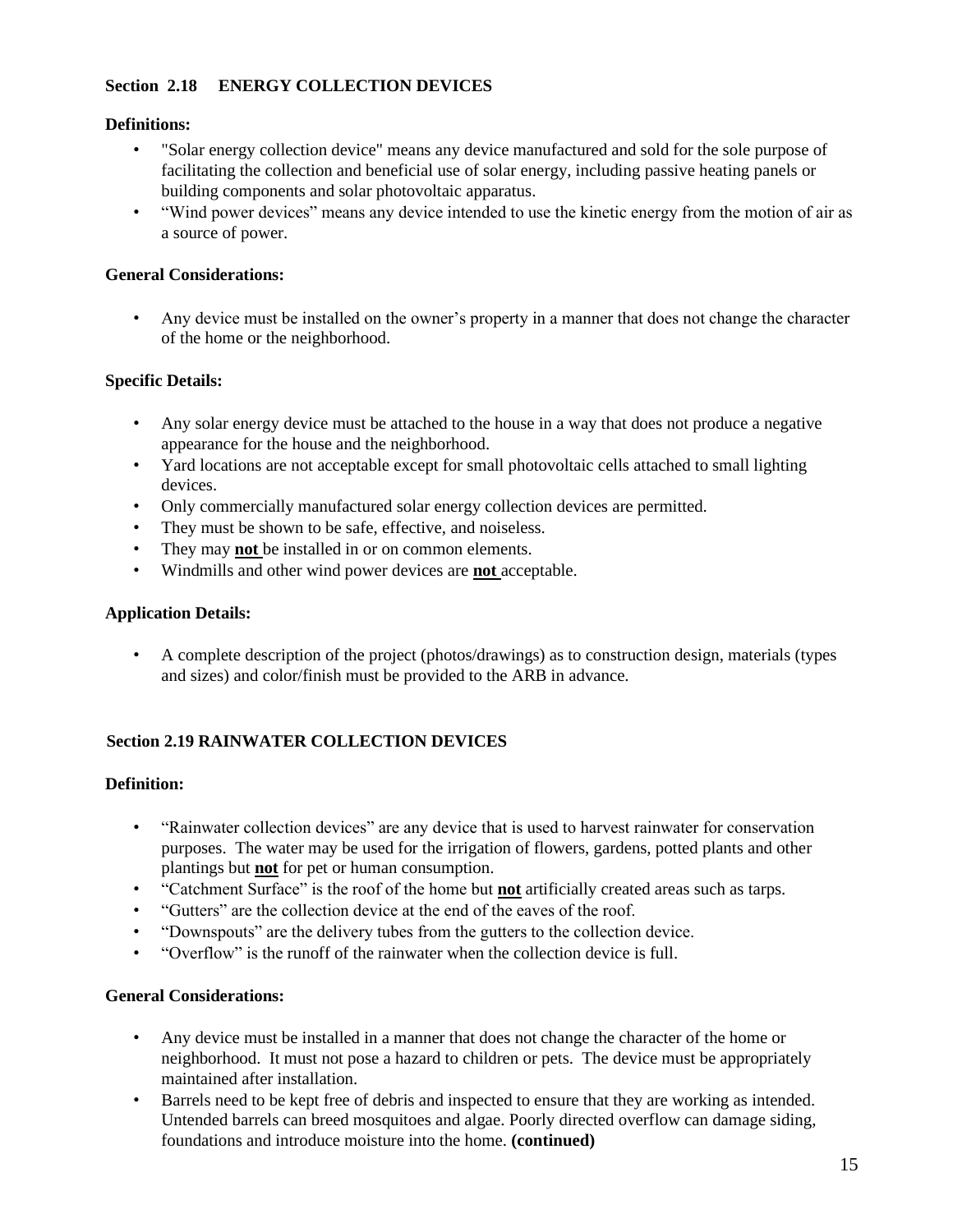#### **Specific Details:**

- Any device must be commercially available and installed in the rear of the home according to manufacturer's instructions.
- The device must not exceed 70 gallons.
- There must be a sturdy rigid top to exclude animals and children from the device.
- There must be an overflow system to divert the excess water away from the device and the foundation of the home. The overflow should be directed to a planted area such as a garden or cluster of trees and not cause an area of standing water.
- All openings of the container must be screened against mosquitoes.
- It must have a good appearance and made of durable rot resistant materials.

#### **Application Details:**

• An ARB application must be submitted in advance along with a complete description of the project as to the location, construction, design, materials, color & finish.

#### **Section 2.20 ROOFING**

#### **Definition:**

- Roof Any covering for the home, garage, shed or other structures associated with the home and property.
- Roofing The materials used in the construction of the roof, including shingles soffits, gutters etc.

#### **General Considerations:**

- Any roof must be installed in a manner that does not change the character of the home or neighborhood. (Continued)
- The color may not detract from the color schemes of the neighborhood and should not be identical to adiacent homes.
- The texture must not be significantly different from the original design.

#### **Specific Details:**

- Any roof must be constructed of commercially available materials and professionally installed.
- It must have a good appearance and made of durable materials.
- Metal or tile roofing may not be used to replace the shingles.

#### **Application Details:**

• For any change to the color or texture of the roof an ARB application must be submitted in advance along with a complete description of the materials, color & finish. If the original roofing materials are being replaced with identical color and texture, an ARB request is not required.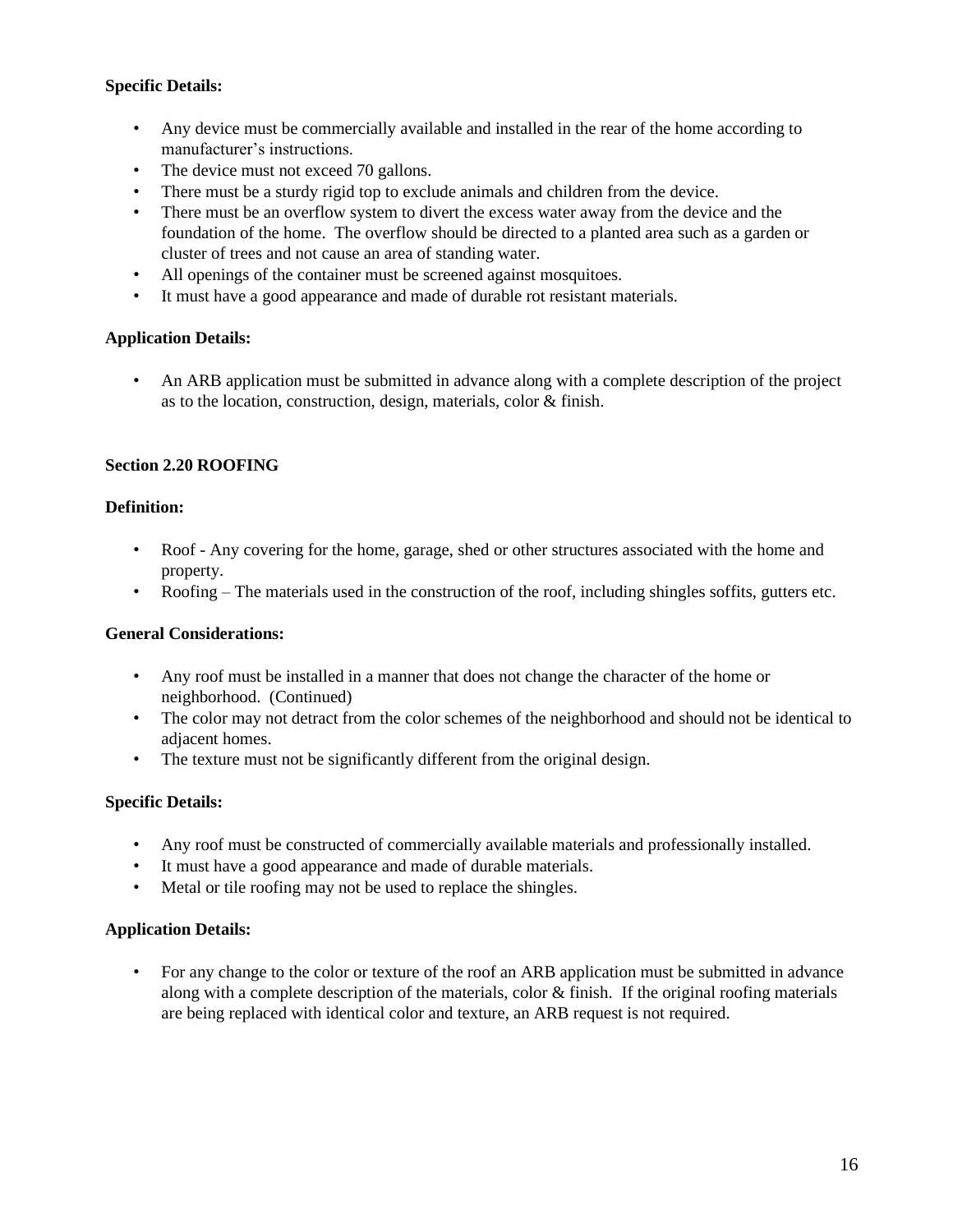#### **SECTION 3. HOME SALES – DISCLOSURE PACKET**

If you are selling your home, you are required by the Virginia Homeowner's Act to provide a Forest Lakes Community Association Disclosure Packet to potential buyers. This packet includes valuable information such as the Association's By-Laws, Articles of Incorporation, Restrictive Covenants, annual budget, and a statement from the Association regarding the status of your assessment payments (past due assessments and associated penalties are deducted at settlement).

In accordance with the Virginia Homeowner's Act, an exterior inspection of your home must be conducted by the Association when selling your home. All changes to the exterior of your home must have been approved by the ARB (Architectural Review Board). A statement as to whether the changes are in compliance with FLCA governing documents must be provided by the Association to your potential buyer in the Disclosure Packet.

If you own property that has a sub-association, you will also need to obtain the Disclosure Packet required by your sub-association. Your sub-association management will be able to provide you with the fees and process to follow. The following communities have sub-associations: Arbor Lakes, Ashland, Gateway, Ravenscroft/Ravenswood, Springridge, Willow Bend and Worth Crossing.

The best time request the packet as soon as you put your house on the market, not when you get an offer. See the Association webpage at www.forestlakes.net/Selling Your Home, for more information on how to obtain a Disclosure Packet.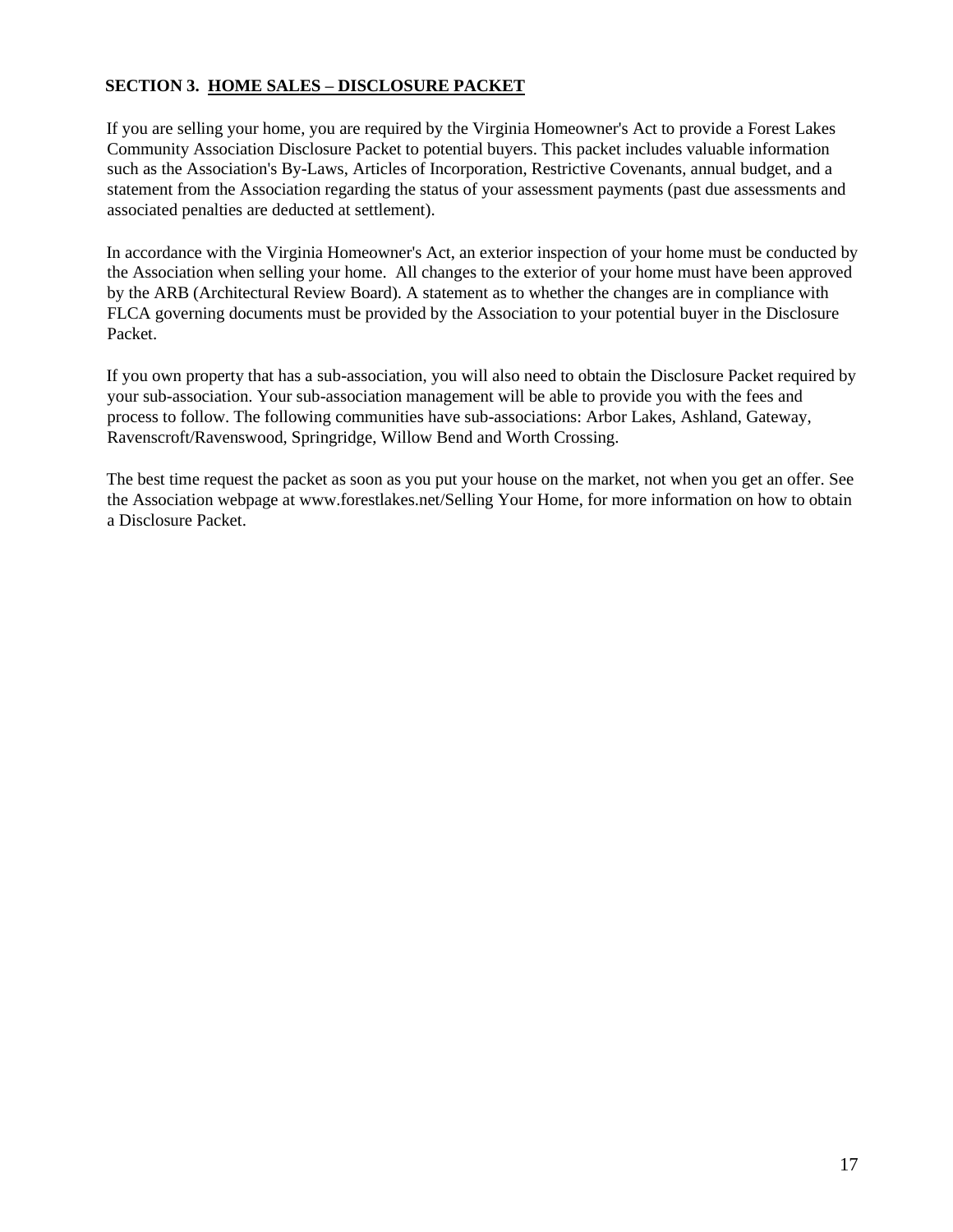### **Addendum 1 – Uniform Mailbox Regulations**

These **"Uniform Mailbox Regulations"** have been established under the authority of the Declarations of Rights and Restrictions, Article II, paragraph 6, page 4. The regulations apply to all neighborhoods where individual mailbox facilities are provided for each residence. These regulations **do not** apply to neighborhoods where centralized mail facilities are provided. Please contact the association office for questions about mailbox requirements in your neighborhood.

#### **Responsibility:**

It is the responsibility of the owner of the residence to ensure that their mailbox and supporting structure described under "Mailbox Design" complies with these regulations and is maintained in a good state of repair and appearance.

#### **Violations:**

The mailbox structure and mailbox should be painted periodically to preserve the appearance of our neighborhoods. Rusted mailboxes, missing mailbox doors, incorrect mailbox size, shortened posts, missing newspaper receptacles, peeling paint, incorrect color,  $\Theta$ r lack of paint, moldy/green mailbox posts are all considered violations of the regulations.

Owners of property in violation of these regulations will be notified by mail of the nature of the violation and given a minimum of thirty (30) days to correct the violation or appeal the violation to the association Board of Directors. After this period, violations sustained by the Board of Directors will be assessed a daily fine of \$10.00 per day for noncompliance as described in Section 8 of the association grievance procedure up to a maximum of \$300 per occurrence.

#### **General Information:**

Examples of approved mailbox facilities may be found at the North Pool Complex. The actual mailboxes at this facility are the Security Locking design, which are not normally utilized for residence applications. Information on the residential mailbox requirement is described below under "Mail Box". Information on Forest Lakes residents who provide services for mailbox repair or replacement may be found on our web site at www.forestlakes.net.

## **Mailbox Design**

#### **Color:**

All posts, newspaper receptacle, braces, number plates  $\&$  name plates shall be primed and painted white. The mailbox and the numbers and names on the associated plates (see page 2) will be painted black.

#### **Post:**

The post shall be 4" x 4" lumber, preferably pressure treated. Some care should be taken to try to obtain a treated post that has dried sufficiently to help prevent splitting and twisting. If a non pressure treated post is utilized, the section below the ground should be treated with a wood preservative, primed, and painted to help prevent termites and wood rot. The post shall extend 55" above the surface of the ground and approximately 18" below the ground to provide proper support.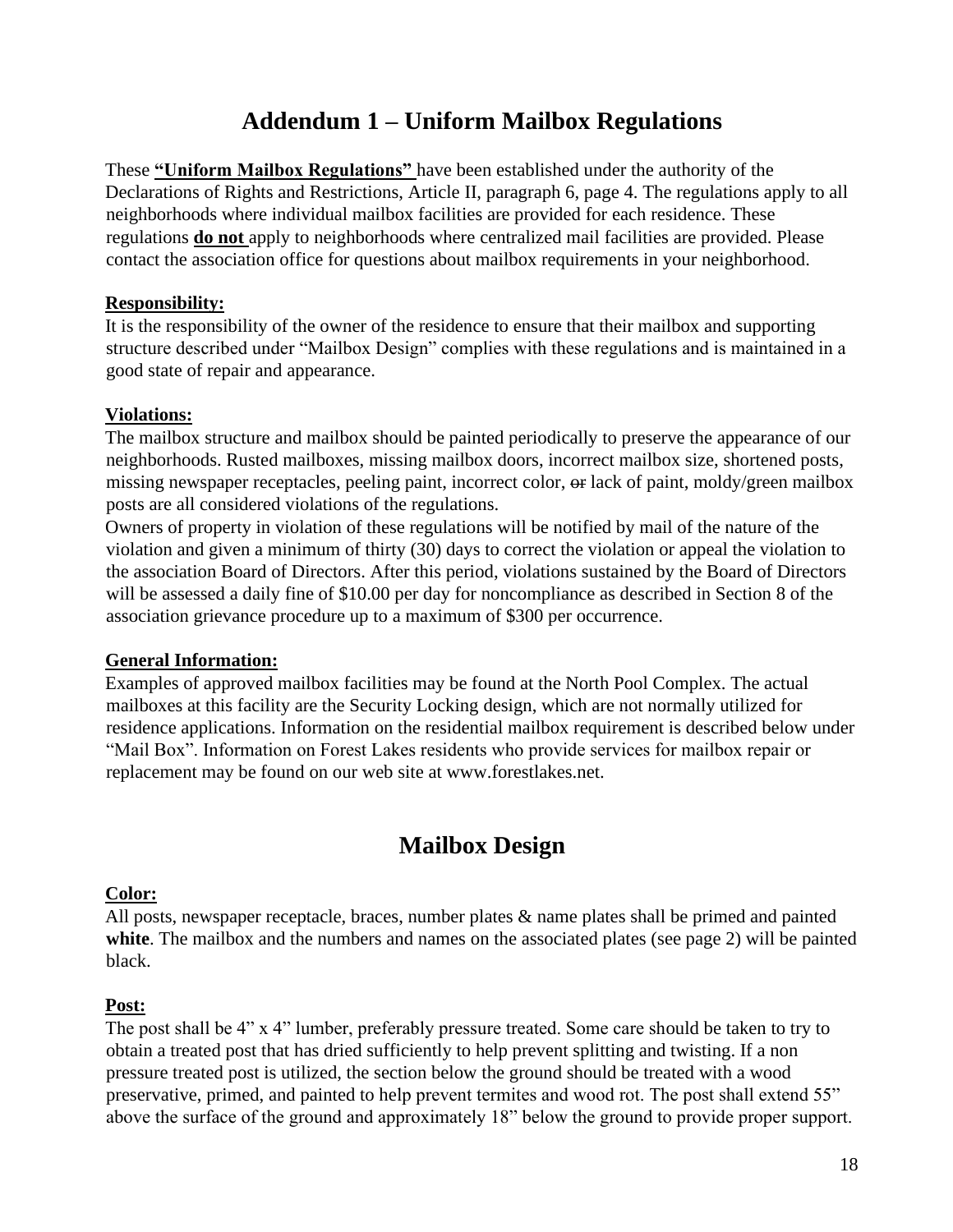The top of the post will be cut to provide a pyramid style pointed surface with a 1/4" wide groove on all sides of the post starting 3" from the top of the post.

#### **Newspaper Receptacle:**

A newspaper receptacle is required to be installed on the post to provide a shelf to support the mailbox and provide an orderly device for receipt of newspapers and other non-mailed items. The use of the mailbox for receipt of any items not delivered via the Unites States Postal Service is prohibited. The newspaper receptacle will be constructed with two (2) side boards and a top and a bottom board as follows: Side Boards will be constructed using 1" x 8" boards. The side boards (2) will be attached to the sides of the post flush with the back of the post, with the top of the boards 20" from the top of the post. The front edge of the sideboards for the open end of the receptacle should be tapered to provide protection from the rain. The 1" x 8" sideboards will be 25" in length tapering to 24 ¼"at the bottom. The upper and lower boards for the newspaper receptacle will be 1" x 4" boards extending from the front of the post to the end of the receptacle.

#### **Mailbox:**

The required mailbox is an extra large black metal mailbox  $(23 \frac{1}{2} \times 11" \times 15")$ . The mailbox should be mounted to the top of the newspaper receptacle with a suitable board for the size of the mailbox.

#### **Brace:**

A 4" x 4" support brace will be installed diagonally from the front of the post to a point midway under the newspaper receptacle.

#### **House Number Plate:**

The house number must be displayed on wooden plates mounted vertically on both sides of the post directly below the newspaper receptacle side boards. The house number plates will be constructed of 1"x 4" wood 14" in length. The numbers will be carved or routered into the number plate with 2 ½" numbers displayed vertically.

#### **Name Plate:**

The Association prefers that residents display their last name(s) on wooded plates mounted horizontally and centered on both sides of the newspaper receptacle directly below the mailbox. These plates shall be constructed of 1" x 4" wood 20" in length. Name(s) shall be routered into the plate with  $2 \frac{1}{2}$ " letters. The size of the letters and plate may be adjusted to accommodate multiple last names or last names that would not otherwise fit on the plates. The name plates should be mounted to the newspaper receptacle with wood screws to allow for easy removal for maintenance and name changes.

#### **Privacy:**

The association recognizes the right of residents not to display their name(s) on their mailbox. Residents who do not wish to display their name(s) must either mount blank name plates or ensure that both sides of the newspaper receptacle are in good repair and painted. The use of existing name plates of former residents or persons not residing in the home is prohibited.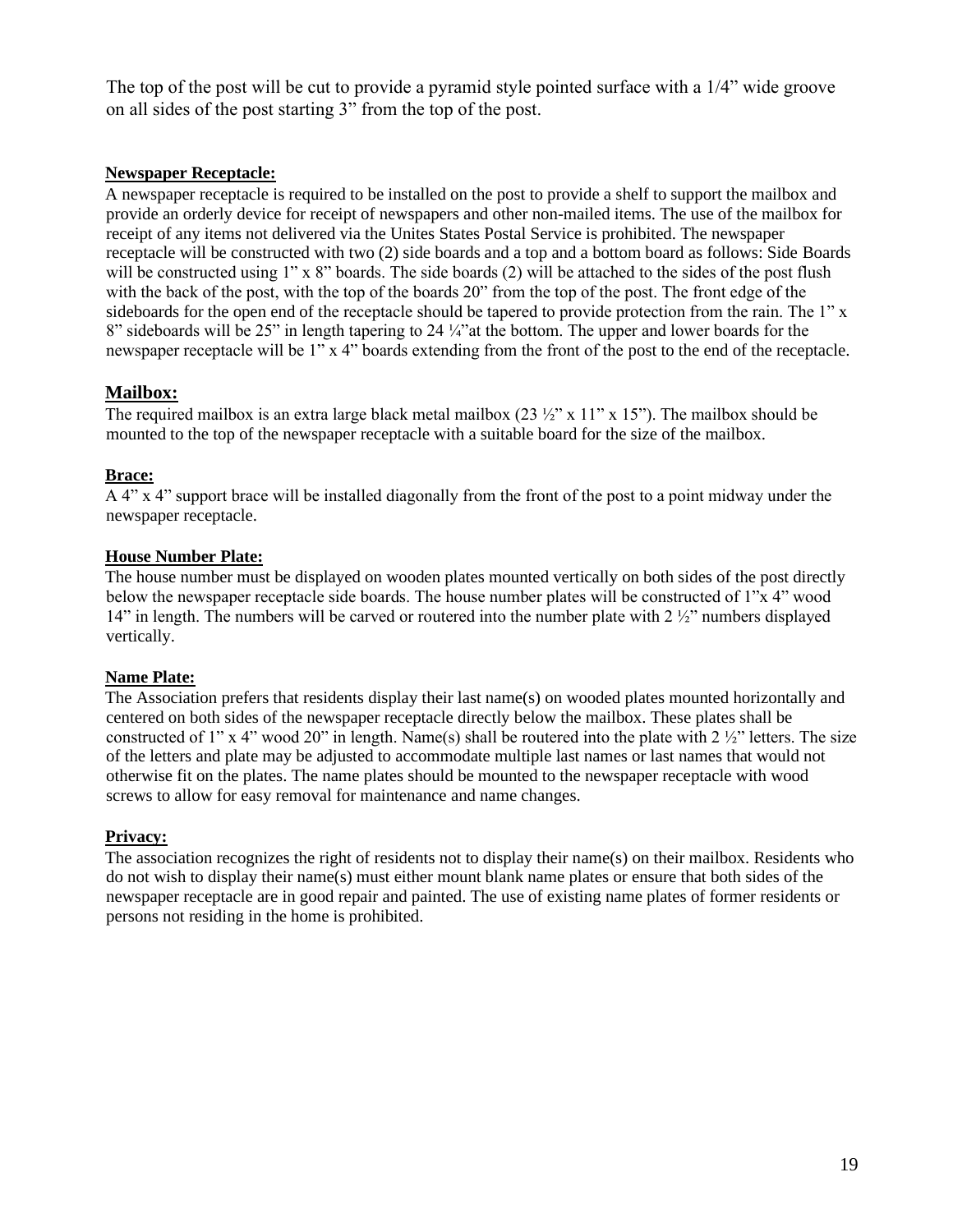

#### **FOREST LAKES COMMUNITY ASSOCIATION, INC. ARCHITECTURAL REVIEW BOARD**

|                                             | ARB#<br>the company of the company of the |
|---------------------------------------------|-------------------------------------------|
|                                             | Date:                                     |
| PROPERTY ADDRESS: NAME OF PROPERTY ADDRESS: | NEIGHBORHOOD:                             |
| HOME PHONE:                                 |                                           |
| EMAIL:                                      |                                           |

(Provide a brief description of the request below and attach supporting documentation, such as drawings, property plat etc.)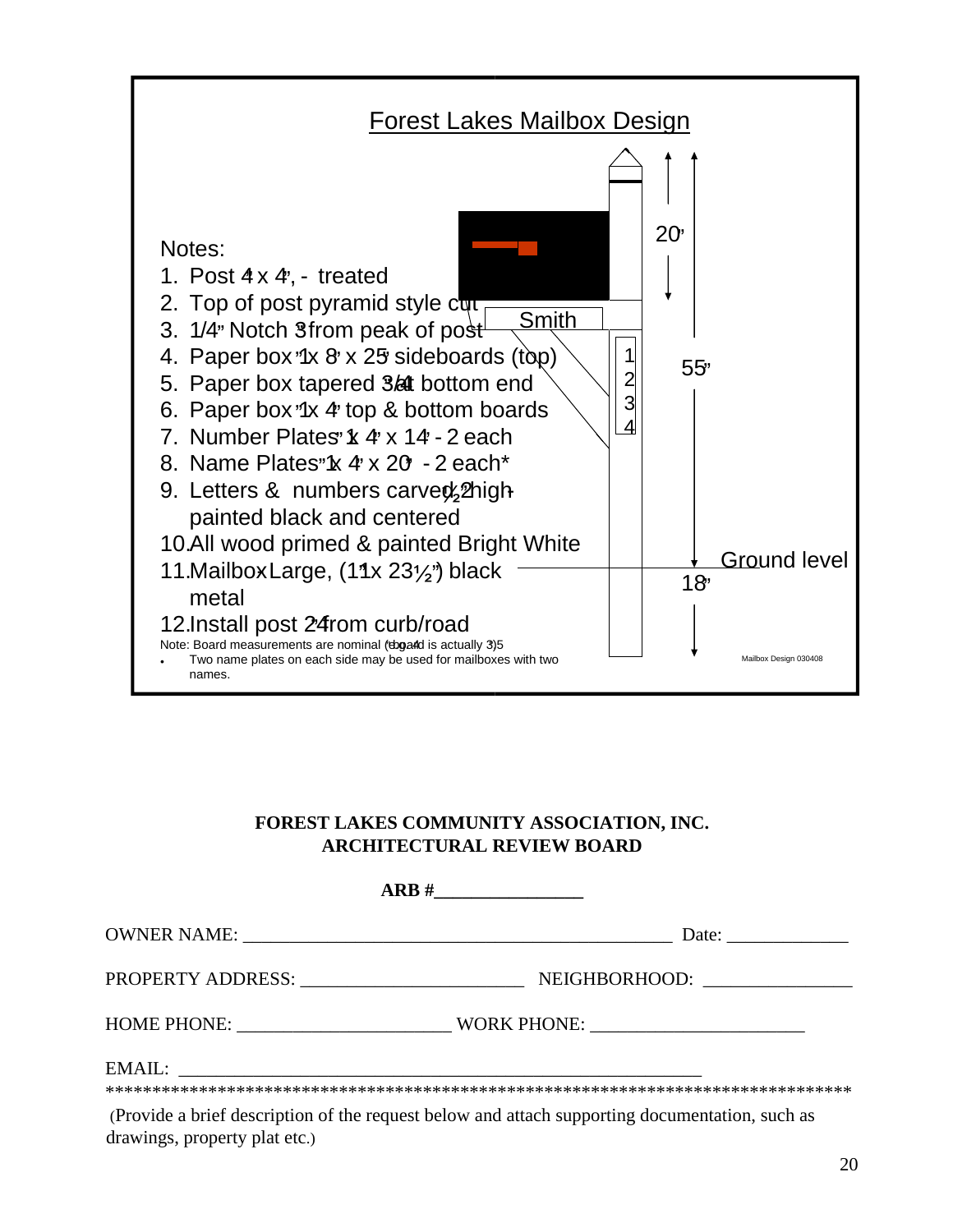#### ESTIMATED STARTING DATE: \_\_\_\_\_\_\_\_\_\_\_\_\_\_\_\_\_\_\_\_\_\_\_\_\_ (**NOTE: Application will**

### **expire 6 months from date of initial ARB approval.)**

I have read and will abide by the "Forest Lakes Covenants and Restrictions" and "Forest Lakes Rules and Regulations". I understand that any required work permits are to be obtained prior to work being started. Permission is granted to members of the Architectural Review Board to enter my property if needed. OWNER'S SIGNATURE:

In some cases, improvement projects greatly affect the surrounding neighbors. Although final approval rests with the Architectural Review Board, the Board reserves the right to consult with your immediate neighbors about your proposed plans. You MUST list the names of neighbors whose property border yours on each side. If your project will be seen by the neighbors across the street or behind your property, they MUST also be listed. Next to their names, indicate by "yes" or "no" whether they support your plans. Obtain their signatures to show that they have been notified. Your application will not be processed unless these names are listed.

| <b>Adjacent Property</b> | <b>Adjacent Property</b> | Phone  | Date      |          | Support   Neighbor |
|--------------------------|--------------------------|--------|-----------|----------|--------------------|
| Owner                    | Address                  | Number | contacted | (Yes/No) | Signature          |
|                          |                          |        |           |          |                    |
|                          |                          |        |           |          |                    |
|                          |                          |        |           |          |                    |
|                          |                          |        |           |          |                    |

FORM – ARB Application/Revised 10.1.19

### SPLIT RAIL FENCE PICTURES

(as referenced on page 9, Section 2.06)

Split Rail fences are the only approved fences in Forest Lakes. Flatboard fences are not approved.